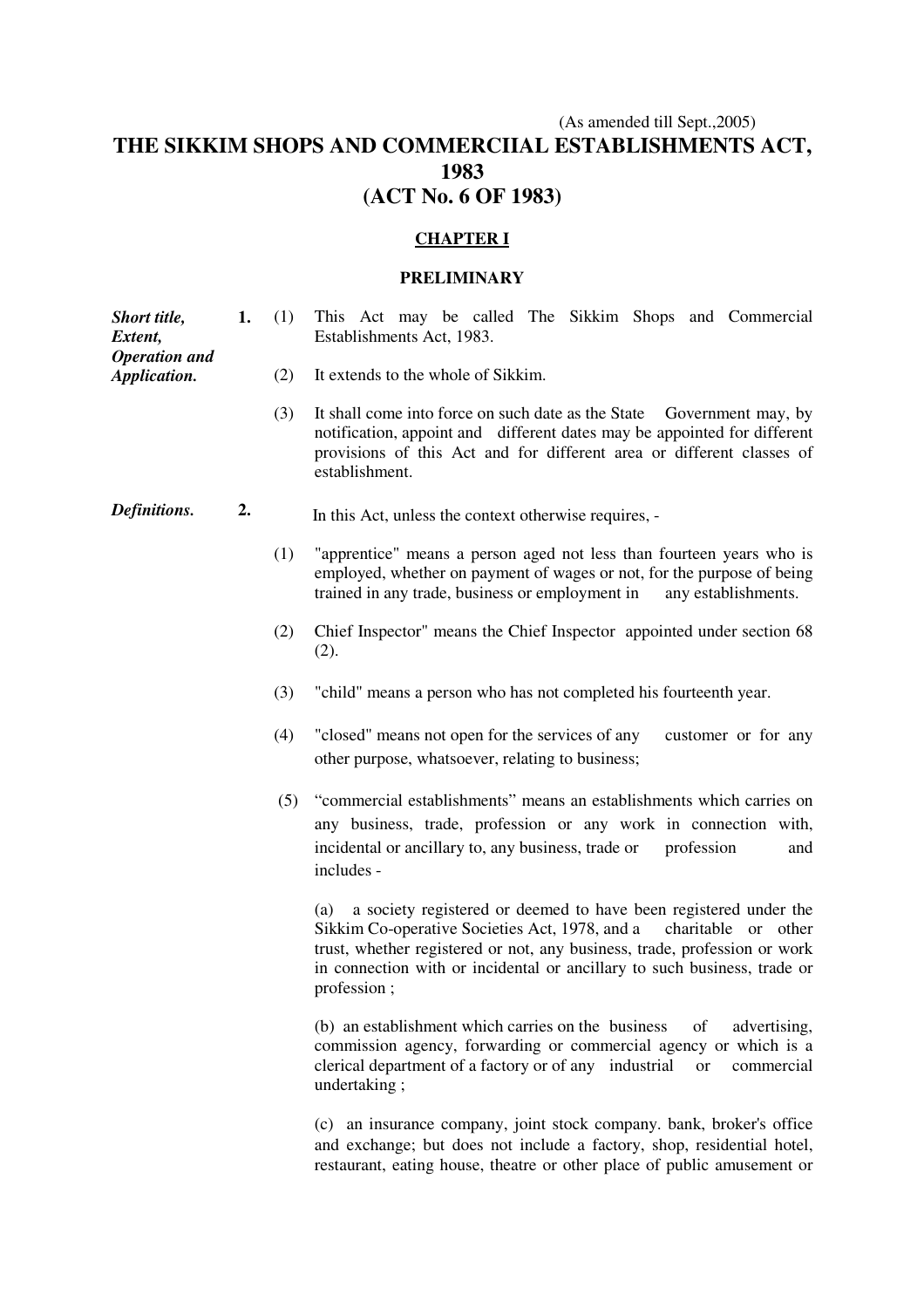entertainment;

(6) "day" means the period of twenty-four hours beginning at midnight:

 Provided that in the case of an employee whose hours of work extend beyond midnight, day means the periods of twenty-four hours beginning whom such employment commences irrespective of midnight;

- (7) "employer"" means person owing or having ultimate control over the affairs of an establishment and includes the manager, agent or any other person acting in the general management or control of such establishment;
- 8) "establishment" means a shop, commercial establishment, residential hotel, restaurant, eating house, theatre, or other place of public amusement or entertainment and includes such other establishment as the State Government, may by notification, declare to be an establishment for the purposes of this Act ;
- (9) "factory" means any premises which is a factory within the meaning of the Factories Act, 1948 or which is deemed to be a factory under section 85 of the said Act ;
- (10) "goods" includes all materials, commodities, and articles;
- (11) "holiday" means a day on which an establishment shall remain closed or on which an employee shall be given holiday under provisions of this Act.
- (12) "Inspector" means an Inspector appointed under this Act;
- (13) "leave" means leave as provided for in Chapter VIII of this Act;
- (14) "local area" means any area or combination of areas to which this Act applies;
- (15) "local authority" means the Gangtok Municipal Corporation constituted under the Gangtok Municipal Corporation Act, 1975 and includes any other body which the State Government may, by notification, declare to be local authority for the purposes of this Act;
- (16) "manager" means a person declared to be a manager under section 6*;*
- (17) "member of the family of an: employer" means the husband, wife, son, daughter, father, mother" brother, sister of an employer who lives with and is dependent on such employer;
- (18) "notification " means a notification published in the Official Gazette;
- (19) "opened" means opened for the services of any customer for any business of the establishment, for work, by or with the help of any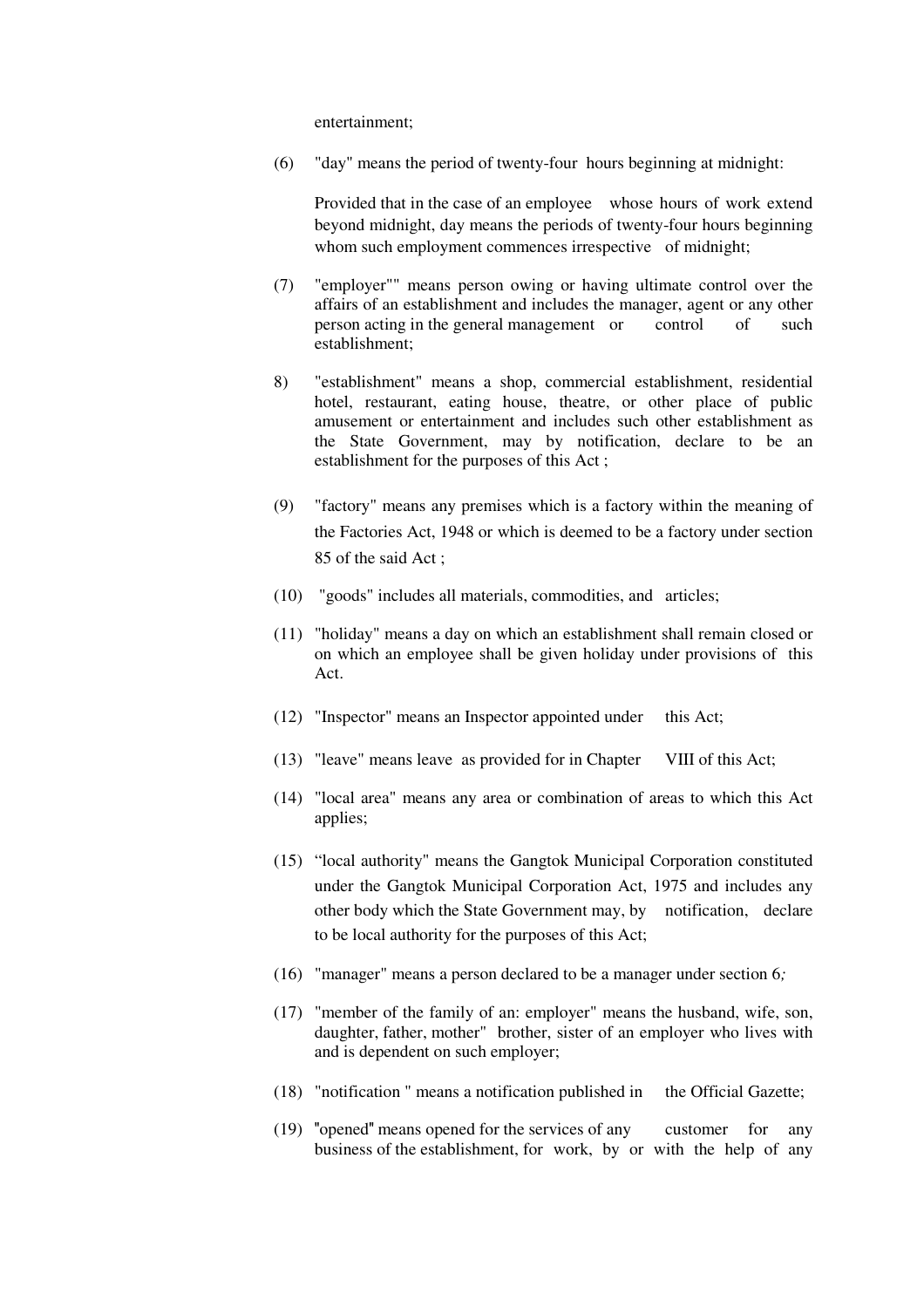employee of or connected with the establishment ;

- (20) "period of work" means the time during which an employee is at the disposal of the employer ;
- (21) "prescribed" means prescribed by rules made under this Act ;
- (22) "prescribed authority" means the authority prescribed under the rules made under this Act;
- (23) "register of establishment" means a register maintained for the registration of an establishment;
- (24) "registration certificate" means a certificate showing the registration of an establishment;
- (25) "residential hotel" means any premises in which a bonafide business is carried on of supplying for payment lodging or board and lodging to travelers and other members of the public on payment and includes a residential club ;
- (26) "restaurant and eating house" means any premises in which is carried on wholly or principally the business of the supply of meals or refreshments to the public or a class of the public for consumption on the premises ;
- (27) "shop" means any premises where goods. are sold either by retail or whole or where services are rendered to customers, and includes an office, a store room, godown, warehouse or work place whether in the same premises or otherwise used in connection with such trade or business but does not include, a factory, a commercial establishment, residential hotel, restaurant, eating house, theatre or other place public amusement or entertainment ;
- (28) "spread over" means the period between the commencement and the termination of the work of an employee on any day ;
- (29) "theatre" includes any premises intended principally or wholly for the exhibition of pictures or other optical effects by means of cinematograph or other suitable apparatus or for dramatic performances or for any other public amusement or entertainment ;
- (30) 'wages" means wages as defined in the Payment of Wages Act, 1916;
- (31) "week" means the period of seven days beginning at midnight of Saturday; .
- (32) "year" means a year commencing on the first day of January;
- (33) "young person" means a person who is not a child and has not completed his seventeenth year.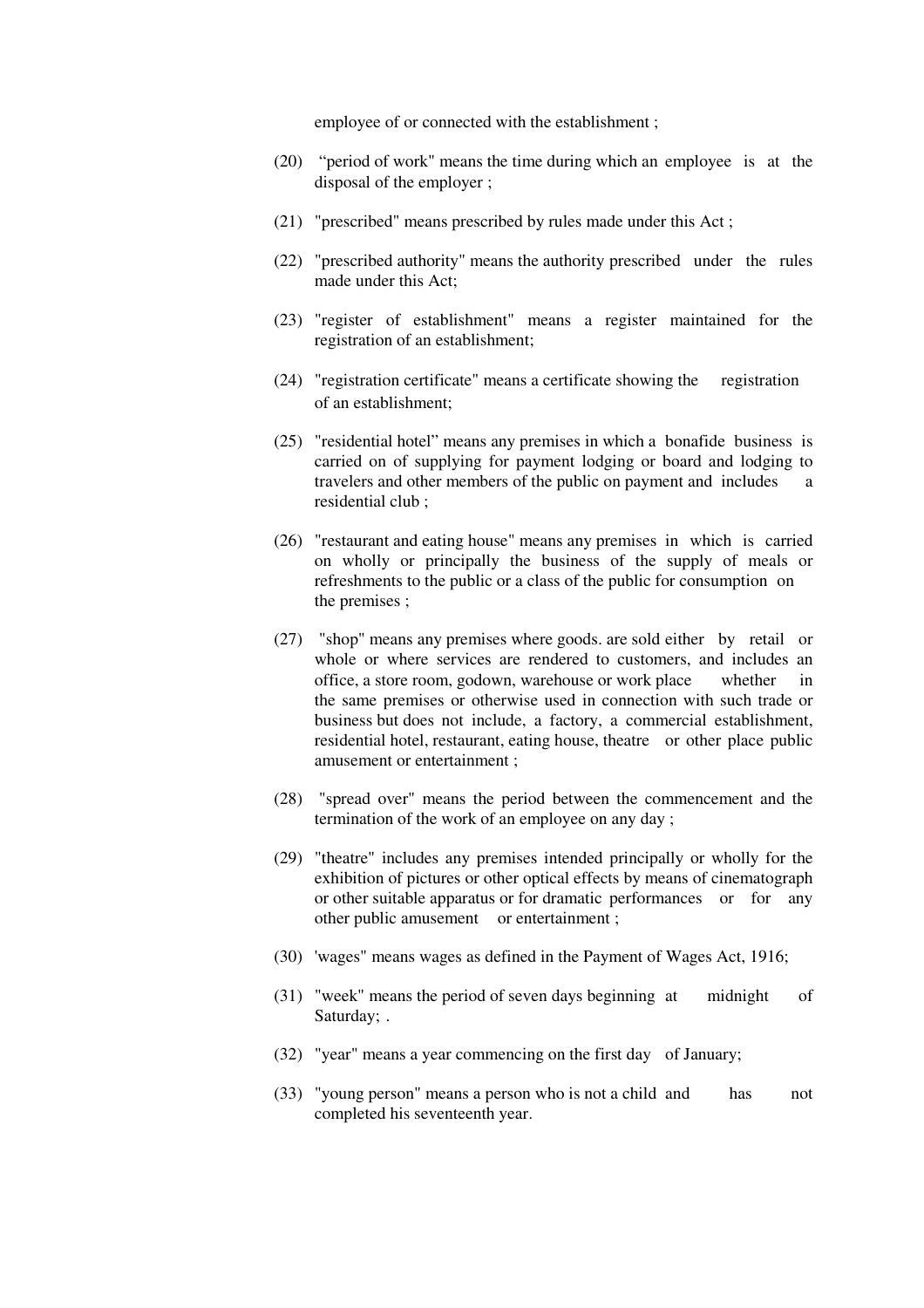| <b>References</b> to<br>time of day                     | 3. | References to the time of day in this Act are the reference to Indian<br>Standard Time.                                                                                                                                                                                                                                                                                                                                                                                                                                               |
|---------------------------------------------------------|----|---------------------------------------------------------------------------------------------------------------------------------------------------------------------------------------------------------------------------------------------------------------------------------------------------------------------------------------------------------------------------------------------------------------------------------------------------------------------------------------------------------------------------------------|
| Act not<br><i>applicable to</i>                         | 4. | Nothing contained in this Act shall apply to -                                                                                                                                                                                                                                                                                                                                                                                                                                                                                        |
| certain<br>persons and<br>establishments                |    | (a) a person whose work is inherently intermittent such as a travelers,<br>canvasser, watchman or a caretaker;                                                                                                                                                                                                                                                                                                                                                                                                                        |
|                                                         |    | (b) offices of the Central or State Government or of local authorities, or<br>the State Bank of India, the State Bank of Sikkim and the Life Insurance<br>Corporation;                                                                                                                                                                                                                                                                                                                                                                |
|                                                         |    | (c) establishment for treatment or care of the sick, infirm, destitute or<br>menially, unfit persons;                                                                                                                                                                                                                                                                                                                                                                                                                                 |
|                                                         |    | (d) bazars, fairs or exhibitions for the sale of works for<br>charitable or<br>other purposes from which no profit is derived;                                                                                                                                                                                                                                                                                                                                                                                                        |
|                                                         |    | (e) stalls and refreshments rooms at railway stations or<br>railway<br>cleaning cars;                                                                                                                                                                                                                                                                                                                                                                                                                                                 |
|                                                         |    | (f) clubs not being residential clubs;                                                                                                                                                                                                                                                                                                                                                                                                                                                                                                |
|                                                         |    | (g) any commercial establishment carrying on the business of transport<br>of passengers and goods by motor vehicles and persons exclusively<br>employed in relation to such business;                                                                                                                                                                                                                                                                                                                                                 |
|                                                         |    | (h) offices of lawyers; - and                                                                                                                                                                                                                                                                                                                                                                                                                                                                                                         |
|                                                         |    | any other class of establishments or class of persons which the<br>(i)<br>State Government may, by notifications, exempt from the operation of<br>this Act.                                                                                                                                                                                                                                                                                                                                                                           |
| <b>Power of State</b><br><b>Government to</b><br>exempt | 5. | The State Government, may, if satisfied that the public interest so<br>requires or that the circumstances of any establishment are such that it<br>would be just or proper so to do, by notification,<br>exempt either<br>permanently or for any specified period, any establishment or class of<br>establishments or person or class of persons to which or<br>whom<br>this<br>Act applies, from all or any of its provisions, subject to such restriction<br>and condition as the State Government may specify in the notification. |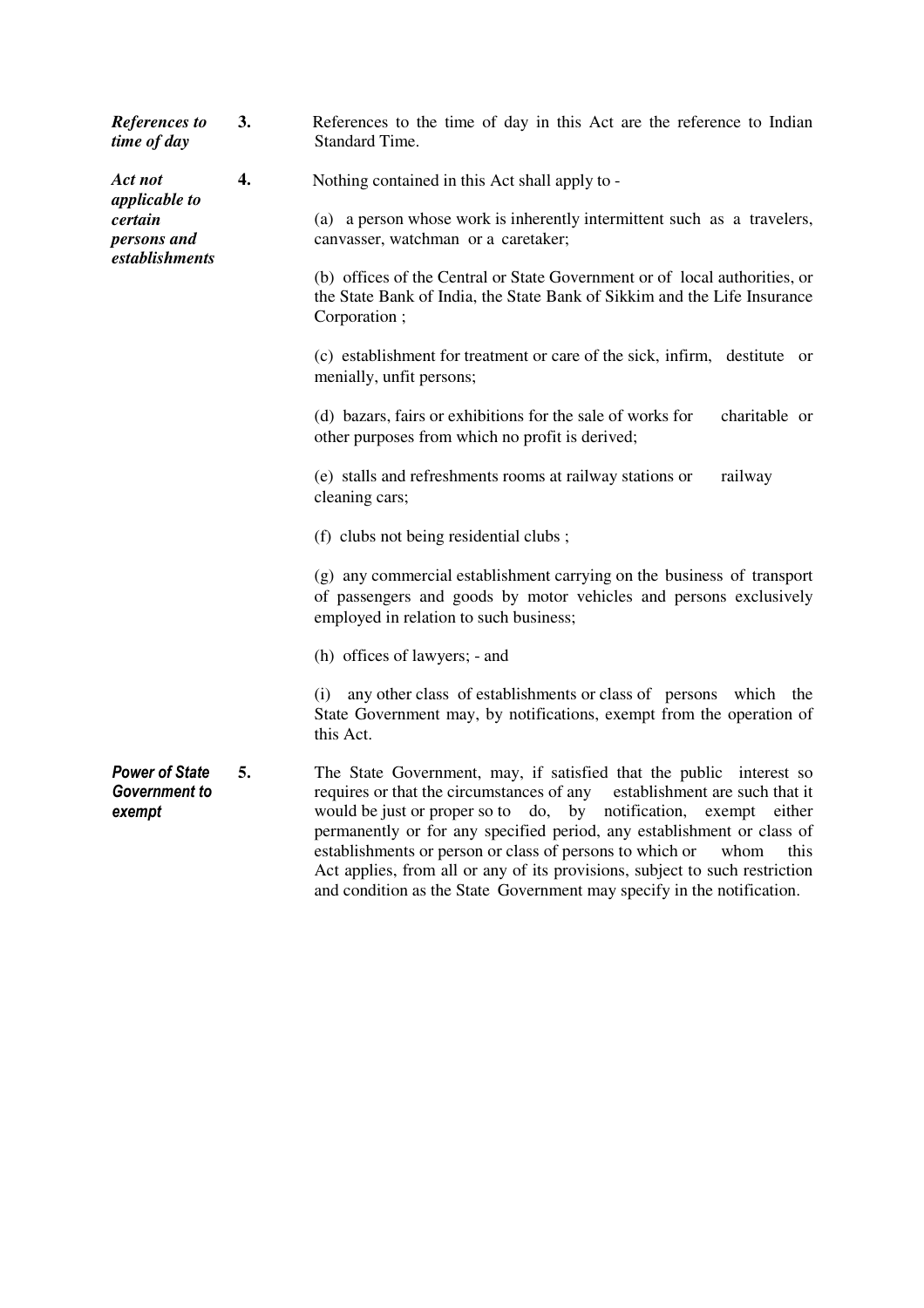## **CHAPTER II**

#### **REGISTRATION OF ESTABLISHMENTS**

**Registration applies** of **Establishments 6.** (1) Every establishment to which this Act shall be registered in accordance with the provision of this section. (2) Within thirty trays from the date on which the Act applies to an establishment, the employer shall send to the Chief Inspector, a statement in prescribed form, together with such facts as may be prescribed containing : - (a) the name of the employer and the manager, if any; (b) postal address of the establishment; (c) the name, if any, of the establishment; (d) the category of the establishment, i.e, whether it is a shop, commercial establishment, residential hotel, restaurant, eating house, theatre or the place of public amusement or entertainment ; and (e) such other particulars as may be prescribed. (3) On the receipt of the statement and the fees, the Chief Inspector on being satisfied about the correctness of the statement made therein, shall register an establishment in the register of establishment, and shall issue in the prescribed form, a registration certificate to the employer. The registration certificate shall be displayed at a conspicuous place in the establishment. (4) Registration certificate granted under sub-section (2) shall be valid up to the end of the year for which it is granted. An application for the renewal of a registration certificate shall be submitted not less than fifteen days before the date of expiry of the registration certificate or the renewed registration, as the case may be, and shall be accompanied by such fees as may be prescribed and the renewed registration certificate shall be in such form, as may be prescribed. (5) In the event of any doubt or difference of opinion between an employer and the Inspector as to the category to which an establishment should belong, the Inspector shall refer the matter to the Chief Inspector, who shall after such inquiry as he thinks proper, decide the category of such establishment and his decision shall be final for the purposes of this Act. **Suspension** and revocation of licence 7. (1) The Chief Inspector may suspend or revoke a registration certificate granted under this Act .and may for that purpose require the holder of certificate by notice in writing to deliver up such certificate to it or to any other officer within such time as may be specified in the notice. (2) The Chief Inspector may, by an order in writing, suspend a license, for such period as he thinks fit or revoke a licence : -

(a) if he deems it necessary in the interest of the public safety to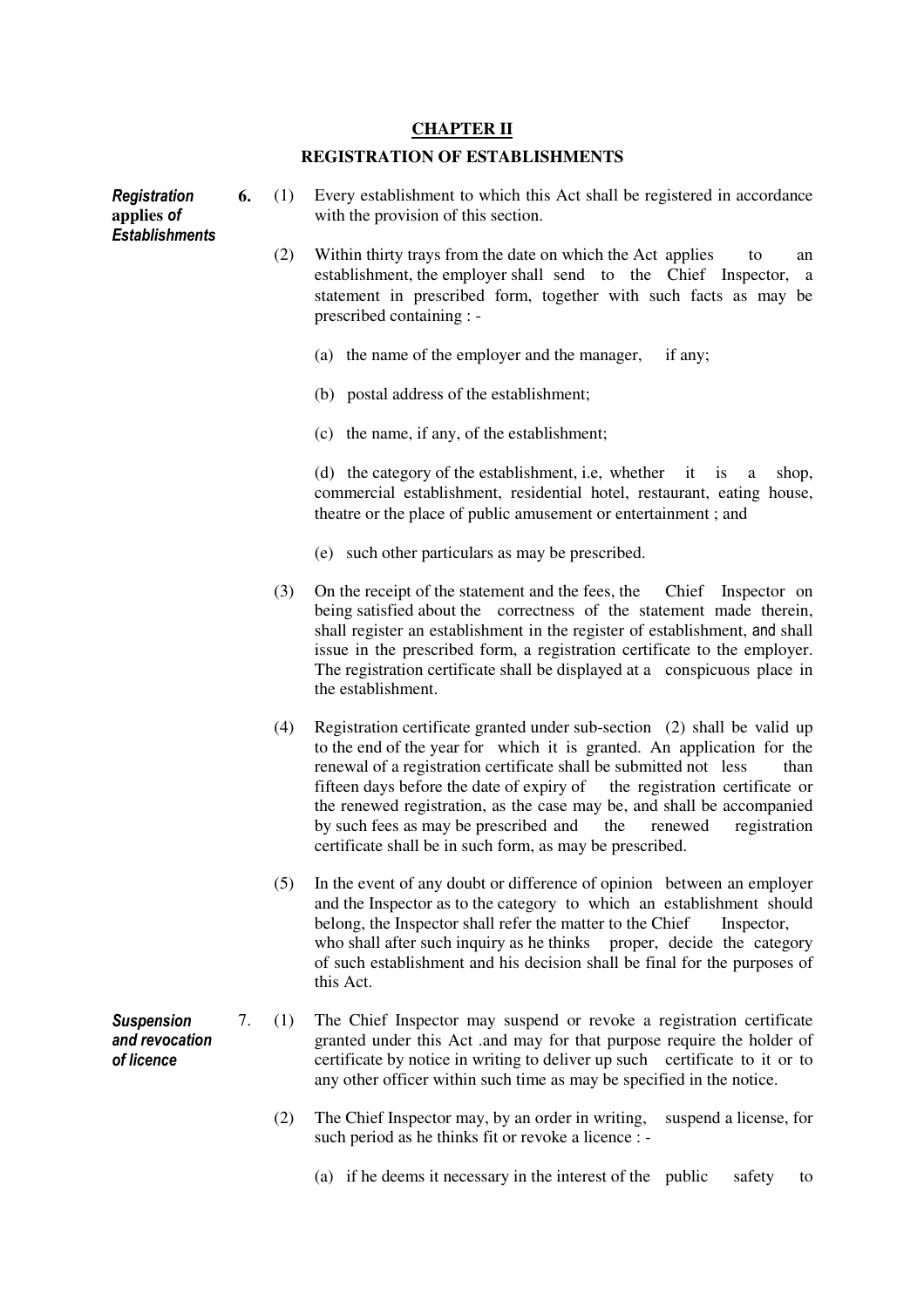suspend or revoke the licence ; or

 (b) if the licence was obtained by suppression of material information or on the basis of wrong information provided by the holder of licence or any other person on his behalf at the time of sending an application for the licence; or

(c) if the holder of licence has failed to comply with notice under sub-section (1) requiring him to deliver up the licence.

- (3) The Chief Inspector may also revoke a licence on the application of the holder thereof.
- (4) Where the Chief Inspector makes an order suspending or revoking a licence under sub-section (2) he shall record in writing the reasons thereof and furnish to the holder of licence on demand a brief statement of the same.
- (5) A Court convicting the holder of licence of any offence under this Act or rules made thereunder may also suspend or revoke a licence;

 Provided that if the conviction is set aside in appeal or otherwise, the suspension or revocation shall be final.

- (6) On the Suspension or revocation of licence under this section, the holder thereof shall without delay surrender the licence to the authority by whom it has been suspended or revoked or to such other authority as may be specified in this behalf in the order of suspension or revocation.
- *Appeals.* **8.** (1) Any person aggrieved by an order of the Chief Inspector, refusing to grant a licence or by an order of the Chief Inspector suspending or revoking a licence may prefer an appeal against the order to the Secretary in the Department of Labour of the State Government within thirty days from the date of communication of the order of refusal, suspension or revocation, as the case may be:

 Provided that an appeal may be admitted after the expiry of the period of thirty days if the appellant satisfies the Secretary that he was prevented by sufficient cause from preferring the appeal within the said period.

- (2) Every appeal under this section shall be made by a petition in writing and shall be accompanied by a brief statement of the reasons for the appeal against where such statement has been furnished by the appellant and by such fees as may be prescribed.
- (3) No appeal filed under this section shall be disposed of until the appellant is given reasonable opportunity or being heard.
- (4) Every order of the Appellate Authority confirming, modifying or reversing the order appealed against shall be final.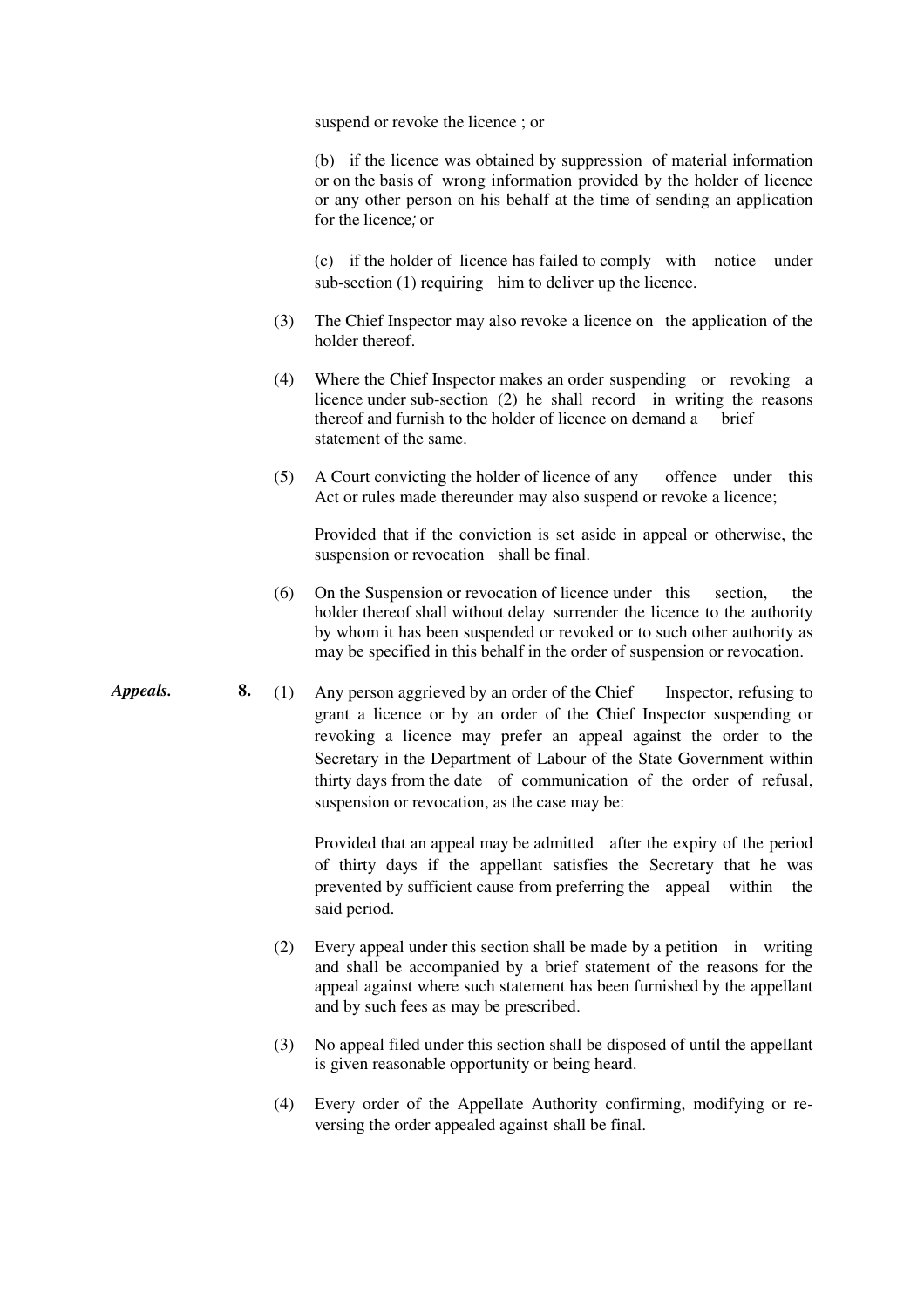# **CHAPTER III**

## SHOPS AND COMMERICIAL ESTABLISHMENT

| <b>Opening hours</b><br>of shops.                           | 9.  | (1) | No shop<br>(a) dealing wholly in milk, vegetables, fruits, fish, meat, bread or any<br>other goods notified by the State Government shall on any day be<br>opened earlier than 5 a.m.                                                                                                                                                                                                                 |
|-------------------------------------------------------------|-----|-----|-------------------------------------------------------------------------------------------------------------------------------------------------------------------------------------------------------------------------------------------------------------------------------------------------------------------------------------------------------------------------------------------------------|
|                                                             |     |     | (b) other than those specified in clause (a), shall<br>day<br>be<br>on<br>any<br>opened earlier than 7 a.m.                                                                                                                                                                                                                                                                                           |
|                                                             |     | (2) | Subject to the provisions of sub-section $(1)$ the<br><b>State</b><br>Government<br>may fix different opening hours for different classes of shops or for<br>different areas or for different periods of the year.                                                                                                                                                                                    |
| <b>Closing hours</b><br>of shops.                           | 10. | (1) | No shop<br>(a) other than those specified in clause (b) of this sub-section shall on<br>any day kept open after 7 p.m.                                                                                                                                                                                                                                                                                |
|                                                             |     |     | (b) dealing mainly in the sale of pan, bidis, cigarettes, safety matches<br>and other ancillary articles shall, on any day, be kept open after 9 p.m.;                                                                                                                                                                                                                                                |
|                                                             |     |     | Provided that any customer who was being served or was waiting to be<br>served at such closing hour in any shop may be served in such shop<br>during the quarter of an hour immediately following such hour.                                                                                                                                                                                          |
|                                                             |     | (2) | Subject to the provision of Sub-section (1), the State Government may<br>fix earlier closing hours for different classes of shops or different areas<br>or for different periods of the year.                                                                                                                                                                                                         |
| <b>Hawking</b><br>prohibited<br>before opening<br>and after | 11. | (1) | No person shall carry on in or adjacent to a street or a public place the<br>sale of any goods before the opening and after the closing hours fixed<br>under sections 9 and 10 and for the shop dealing in the<br>class<br>same<br>of good in the locality in which such street or public place is situated:                                                                                          |
| closing hours<br>of shops.                                  |     |     | Provided that nothing in this section shall apply<br>the<br>sale<br>of<br>to<br>newspaper.                                                                                                                                                                                                                                                                                                            |
|                                                             |     | (2) | Any person contravening the provisions of sub-<br>section (1) shall be<br>liable to have his goods seized by an Inspector.                                                                                                                                                                                                                                                                            |
|                                                             |     | (3) | The goods seized under sub-sections (2) shall be<br>returned<br>the<br>to<br>person from whom they were seized on his depositing rupees fifty as<br>security for his appearance in the court. (4) If the person fails to make<br>the deposit, the goods seized shall be produced without delay before a<br>Magistrate who may give such directions to their temporary<br>custody<br>as he thinks tit. |
|                                                             |     | (5) | Where no prosecution is instituted for contravention of the provisions<br>of sub-section $(1)$ within such period as the Magistrate may fix, in this<br>behalf, the Magistrate shall direct their return to the person from whom                                                                                                                                                                      |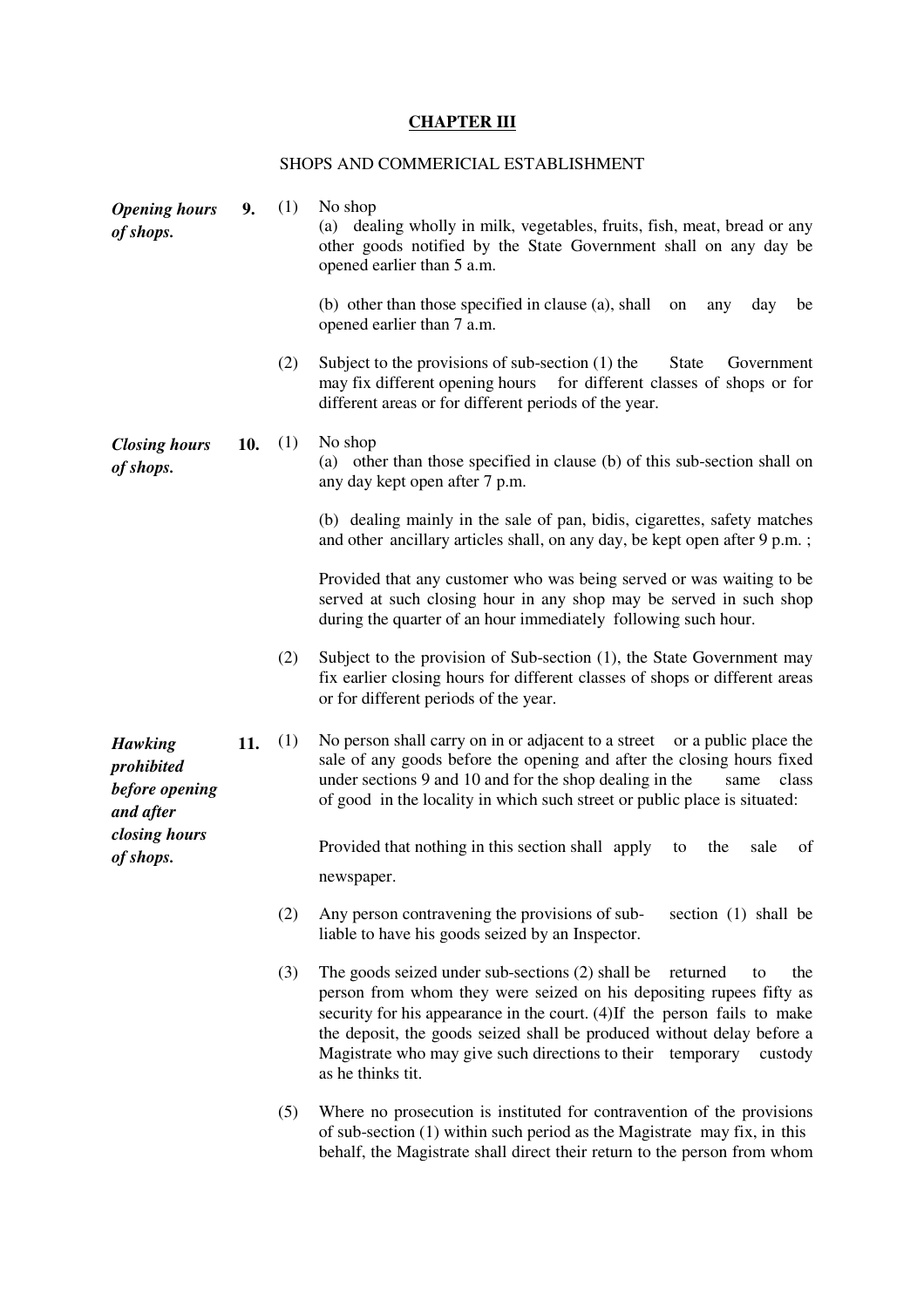they were seized.

|                                         |     | (6) | Subject to the provisions of sub-section $(5)$ , the<br>provisions of<br>any<br>law relating to the criminal procedure for the time being in force, shall,<br>so far as they may be applicable, apply to the disposal of the good<br>seized under this section.                                                                                                                                                                                                                |
|-----------------------------------------|-----|-----|--------------------------------------------------------------------------------------------------------------------------------------------------------------------------------------------------------------------------------------------------------------------------------------------------------------------------------------------------------------------------------------------------------------------------------------------------------------------------------|
| <b>Opening</b> and<br>closing hours     | 12. | (1) | No commercial establishment shall on any day be opened earlier than<br>8.30 a.m. and kept open after 9.30 p.m.                                                                                                                                                                                                                                                                                                                                                                 |
| of commercial<br>establishments.        |     | (2) | Subject to the provisions of sub-section $(1)$ , the<br><b>State</b><br>Government<br>may fix different opening or closing hours for different classes of<br>commercial establishment for different areas or for different periods of<br>the year.                                                                                                                                                                                                                             |
| Daily and<br>weekly hours<br>of work in | 13. | (1) | Subject to the provisions of this Act, no employee shall be required or<br>allowed to work in any shop or commercial establishment for more<br>than nine hours in any day and forty eight hours in any week.                                                                                                                                                                                                                                                                   |
| commercial<br>establishments.           |     | (2) | Any employee may be required to work in a shop or commercial<br>establishment commercial for any period in excess of the limit<br>fixed<br>under sub-section (1) if such periods docs not exceed three hours in any<br>week.                                                                                                                                                                                                                                                   |
|                                         |     | (3) | On not more than six days in a year which the State Government may<br>fix by rules made in this behalf, for purposes of making of accounts,<br>stock taking settlements or other prescribed occasions, any employee<br>may be required or allowed to work in a shop<br><b>or</b><br>commercial<br>establishment in excess of the period under sub-section (1) if such<br>period does not exceed twenty four hours.                                                             |
| <b>Interval</b> for<br>rest.            | 14. |     | The period of work of an employee in a shop or commercial<br>establishment each day shall be so fixed that no period of continuous<br>work shall exceed five hours and that no employee shall be required or<br>allowed to work for more than five hours before he has had an interval<br>for rest of at least one hour:<br>Provided that -                                                                                                                                    |
|                                         |     |     | in the case of employee in a commercial establishment engaged in<br>(a)<br>any manufacturing process, interval for rest shall be at least half an<br>hour; and                                                                                                                                                                                                                                                                                                                 |
|                                         |     |     | (b) in the case of any other employee the State<br>Government on an<br>application _made in that behalf by the employees concerned, permit<br>the reduction of the interval for rest to half an hour.                                                                                                                                                                                                                                                                          |
| Spread over in<br>shop                  | 15. |     | The spread over of an employee in a shop shall not exceed eleven<br>hours in any day:<br>Provided that where an employee has worked on any<br>day<br>1n<br>accordance with the provisions of sub-section (2) of section 13, the<br>spread over shall not exceed fourteen hour in any such day and where<br>he works on any day in accordance with the provisions of sub-section<br>(3) of the said section, the spread over shall not exceed sixteen hours in<br>any such day. |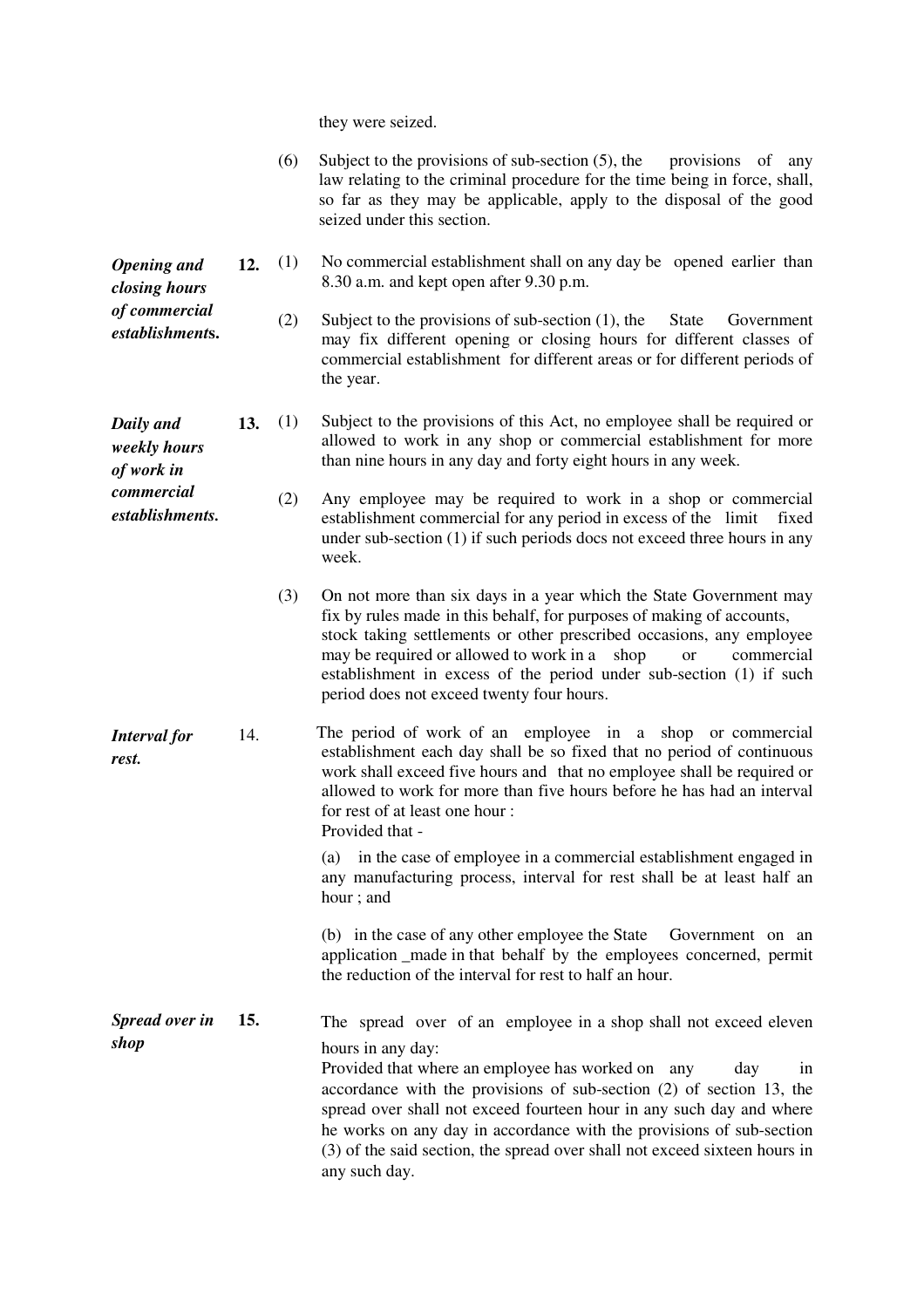| <b>Spread over in</b> | <b>16.</b> |     | The spread over of an employee in a commercial establishment shall                                                                                                                                                                                                        |
|-----------------------|------------|-----|---------------------------------------------------------------------------------------------------------------------------------------------------------------------------------------------------------------------------------------------------------------------------|
| <b>Commercial</b>     |            |     | not exceed eleven hours in any day:                                                                                                                                                                                                                                       |
| establishments.       |            |     | Provided that the State Government may, by notification, increase the<br>spread over period subject to such conditions as it may impose either<br>generally or in the case of a particular commercial establishment or a<br>class or classes of commercial establishment. |
| Holidays, in a        | <b>17.</b> | (1) | Every shop or establishment shall remain closed on one day of the<br>week The employer shell shoose, ony doy of the week and shell fix                                                                                                                                    |

*week in shops and commercial establishments.* week. The employer shall chooseany day of the week and shall fix such clay at the beginning of the year or within thirty days in case establishment comes into existence at some time during the year other than the beginning of the year, notify it to the Inspector and specify it in a notice prominently displayed at a conspicuous place in the shop or establishment and shall be maintained in a clean and legible condition.

- (2) Notwithstanding anything contained in sub-section (1) the Government may, by notification in the Government Gazette fix any day in respect of any area specified in the notification.
- (3) If any day notified as a holiday under sub-section (1) happens to be a day of public festival, the employer may keep the shop or commercial establishment open on such day but in that event he shall keep the shop or commercial establishment closed on some other day, within three days before or after the date of such public festival and give notice of the change to the Inspector at least seven clear days before the day of such public festival.
- (4) It shall not be lawful for an employer to call an employee at, or for any employee to go to, his shop or commercial establishment or any other place for any work in connection with the business of his shop or commercial establishment on a day on which such shop or commercial establishment remains closed.
- (5) No deduction shall be made from the wages of any employee of a shop or commercial establishment on account of any day on which it has remain closed under this section. If any employee is employed on a daily wage he shall nonetheless be paid his daily wage for the day on which such shop or commercial establishment remains closed. If any employee is paid a piece rate wage, he shall nonetheless be paid his wage for the day on which the shop or commercial establishment remains closed, at a rate equivalent to the daily average of his wages for the days on which he actually worked during the six days preceding such closed day exclusive of any earning in respect of overtime:

 Provided that nothing in this section shall apply to any person whose total period of continuous employment is less than six days.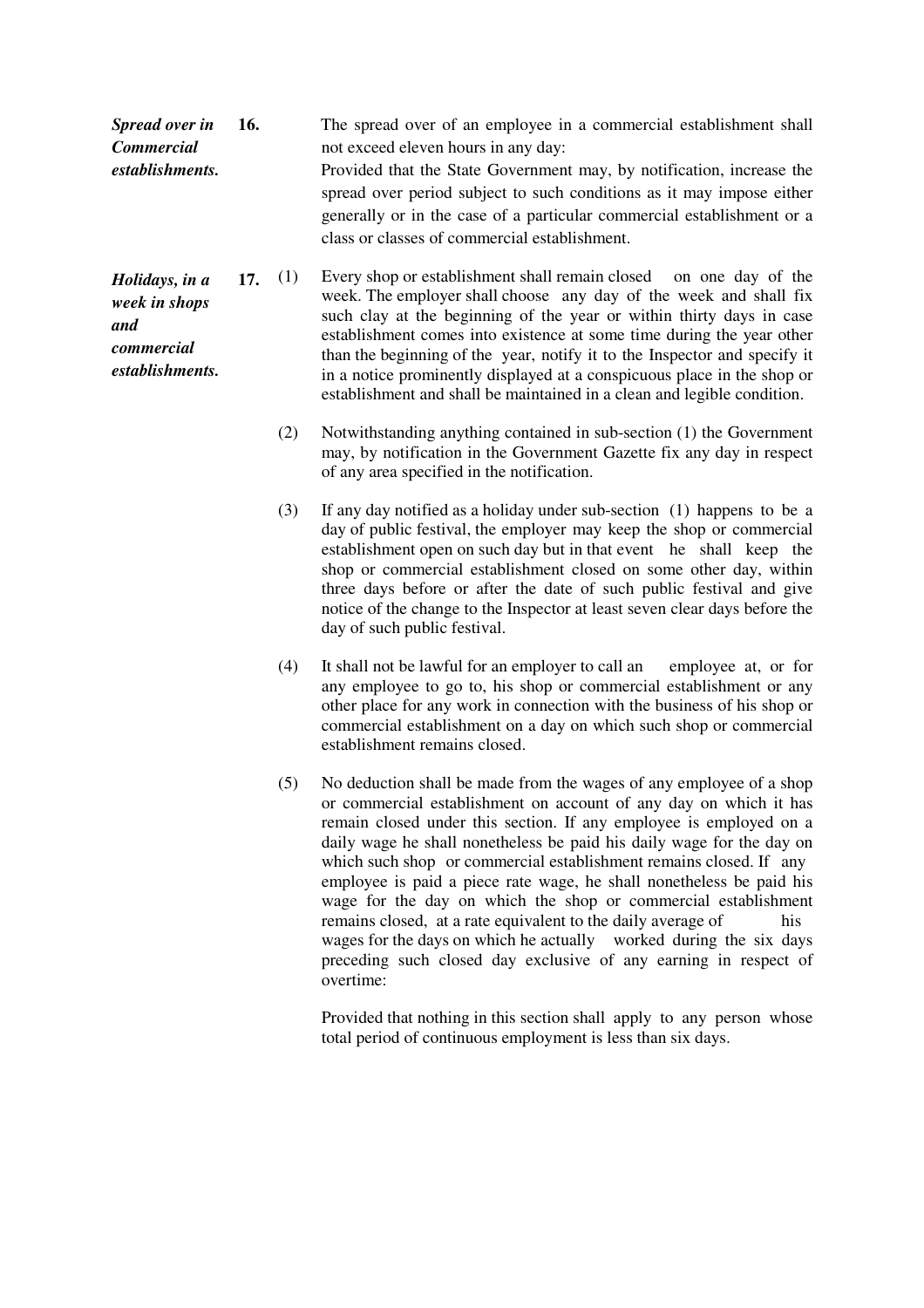# **CHAPTER IV**

## **RESIDENTIAL HOTELS, RESTAURANTS AND EATING HOUSES**

| <b>Opening</b> and<br>closing hours<br>of restaurants<br>and eating<br>houses. | 18. | (1) | Notwithstanding anything contained in any other enactment for the<br>time being in force no restaurant or eating house shall on any day be<br>opened earlier than 5 a.m. and be kept open after 11 p.m. for service:<br>Provided that an employee in such restaurant or eating house may be<br>required to commence work not earlier than 4.30 a.m. and shall not be<br>required to work later than 11.30 p.m.: |
|--------------------------------------------------------------------------------|-----|-----|-----------------------------------------------------------------------------------------------------------------------------------------------------------------------------------------------------------------------------------------------------------------------------------------------------------------------------------------------------------------------------------------------------------------|
|                                                                                |     |     | Provided further that any customer who was being served or waiting to<br>be served at the closing hour of such restaurant or eating house may be<br>served in such restaurant or eating house during the quarter of an hour<br>immediately following such hour.                                                                                                                                                 |
|                                                                                |     | (2) | Subject to the provisions of sub-section $(1)$ , the<br><b>State</b><br>Government<br>may fix different opening or closing hours for different restaurants or<br>eating houses or for different areas or for different periods of the year.                                                                                                                                                                     |
|                                                                                |     | (3) | Notwithstanding anything contained in this section or any other<br>enactment for the time being in force, the State Government may, by<br>notification, fix not more than ten days in a year on festive or special<br>occasions such opening and closing hours for different restaurants or<br>eating houses or for different areas, as it thinks proper.                                                       |
| <b>Restriction of</b><br>selling of<br>goods.                                  | 19. |     | Before and after the hours fixed for the opening and<br>closing<br>- of<br>shops under section 9 and 10 no goods of the kind sold in such shops<br>shall be sold in any restaurant or eating house except for consumption<br>on premises.                                                                                                                                                                       |
| Daily hours of<br>work in<br>residential<br>hotels,<br>restaurants             | 20. | (1) | Except on the day that may be notified under sub-section<br>(3)<br>of<br>section 18, no employee shall be<br>required or allowed to work in a<br>residential hotel, restaurant and eating house for more than nine hours<br>in a day fixed under sub-section $(1)$ of section 18 if such period does<br>not exceed three hours on any day.                                                                      |
| and eating<br>houses.                                                          |     | (2) | On the days which may be notified under sub-section $(3)$ of section<br>18, any employee may be required or allowed to work in residential<br>hotel, restaurant and eating house in excess of the period<br>fixed under<br>sub-section (1) of section 18 if such period does not exceed three hours<br>on any day.                                                                                              |
| <b>Interval</b> for<br>rest.                                                   | 21. |     | The period of work of an employee in aresideilial hotel, restaurant or<br>eating house each day shall be so fixed that no period of continuous<br>work shall exceed five hours and that no employee shall be required<br>or allowed to work for more than five hours before he has had an<br>interval for rest of at least one hour.                                                                            |
| Spread over.                                                                   | 22. |     | The spread over of an employee in a residential hotel, restaurant or<br>eating house shall not exceed fourteen hour:                                                                                                                                                                                                                                                                                            |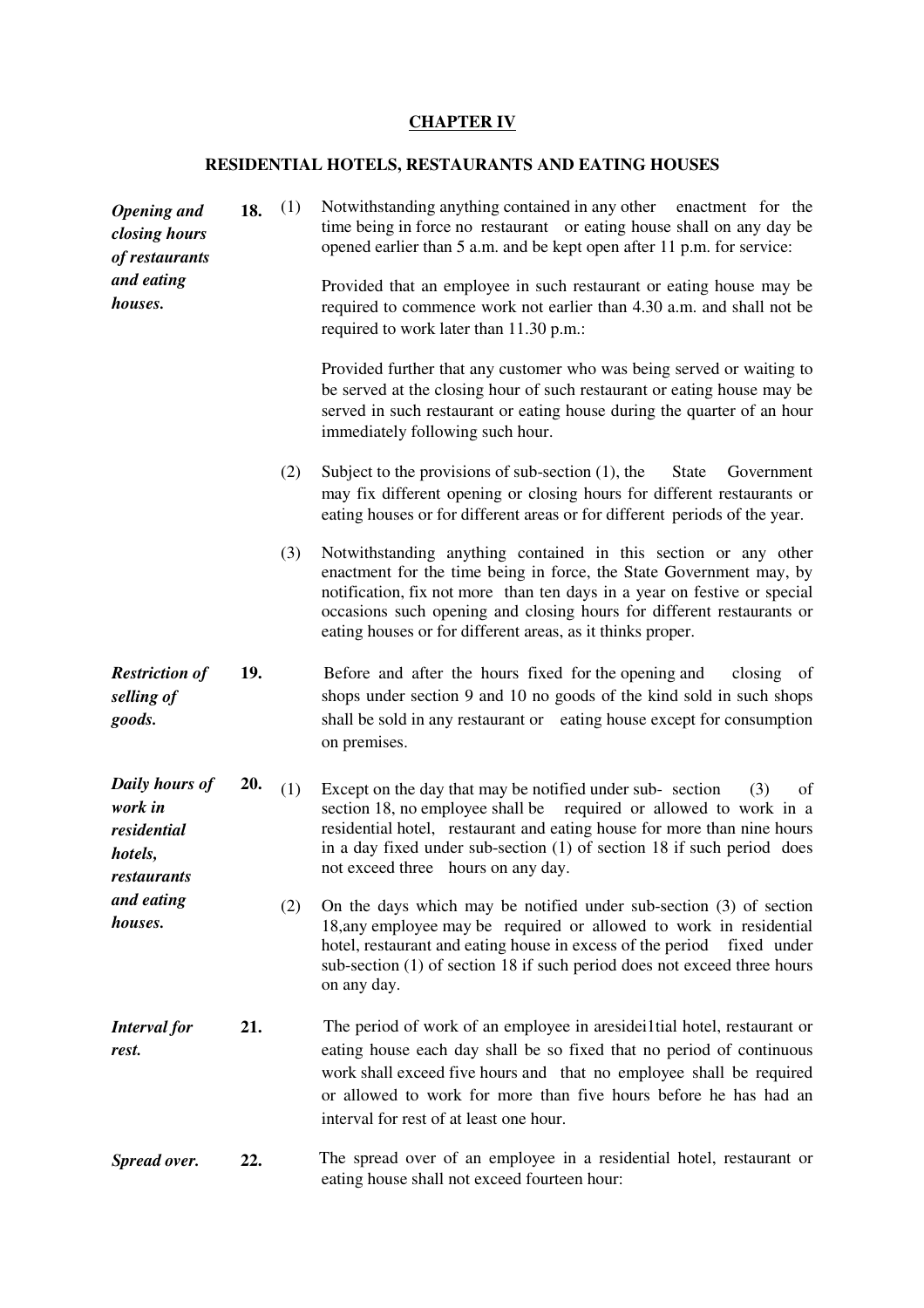Provided that the State Government may, on an application made in that behalf by the employees concerned, permit the reduction of the interval for rest to half an hour.

The employer to furnish identity card to employee*.*

23. The employer shall furnish every employee in a residential hotel, restaurant or eating house an identity card which shall be produced by the employee on demand by an Inspector. Such card shall contain the following and such other particular as may be prescribed, namely: (a) the name of the employer;

(b) the name, if any, and the postal address, of the establishment;

(c) the name and age of the employee;

 (d) the hours of work, the interval for the rest and the holiday, of an employee:

(e) passport size photographs of the employee;

- (f) the signature or thumb impression of the employee;
- (g) the signature with date of the employer or manager.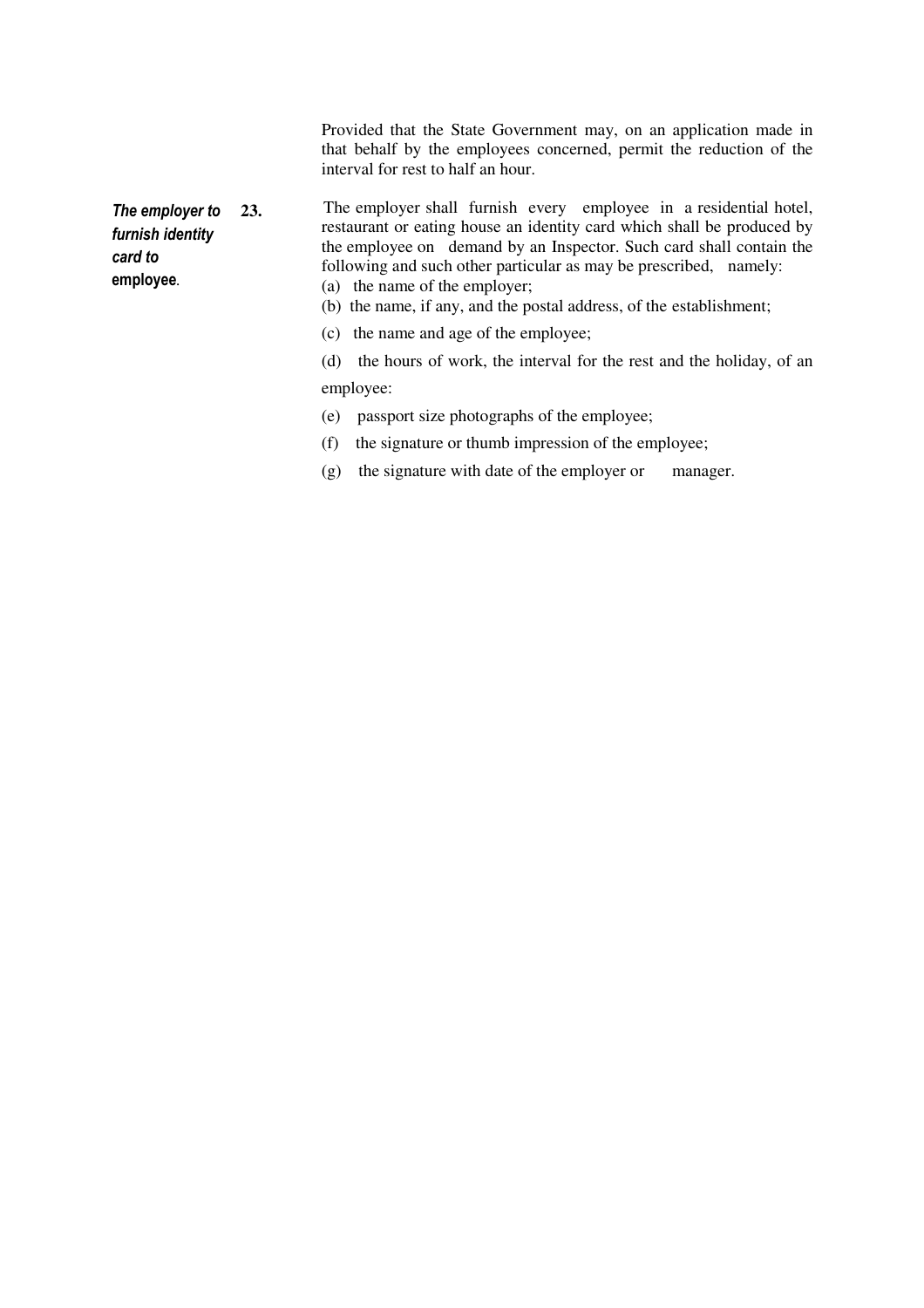## **CHAPTER V**

## **THEATRES OR OTHER PLACES OF PUBLIC AMUSEMENT OR ENTERTAINMENT**

| <b>Closing hours</b><br>of theatres or<br>other places of<br>public<br>amusement or<br>entertainment.                                                                           | 24. |     | Notwithstanding anything contained in any other enactment for the<br>time being in force, no theatre or other place of public amusement or<br>entertainment shall, on any day be kept open after than 12 midnight.                                                                                                                                          |
|---------------------------------------------------------------------------------------------------------------------------------------------------------------------------------|-----|-----|-------------------------------------------------------------------------------------------------------------------------------------------------------------------------------------------------------------------------------------------------------------------------------------------------------------------------------------------------------------|
| <b>Theatres or</b><br>other places of<br>public<br>amusement or<br>entertainment<br>not to sell<br>goods of the<br>kind sold in<br>shops after the<br>closing hours<br>of shop. | 25. |     | After the hour fixed for the closing of shop under section 10, no goods<br>of the kind sold in a shop shall be sold in<br>any theatre or other places<br>of public amusement except for consumption on premises.                                                                                                                                            |
| Daily hours of<br>work in a<br><i>theatre or other</i><br>places of public                                                                                                      | 26. | (1) | No employee shall be required or allowed to work in any theatre or<br>other places of public amusement or entertainment for more than nine<br>hours in any day.                                                                                                                                                                                             |
| amusement or<br>entertainment.                                                                                                                                                  |     | (2) | Any employee may be required or allowed to work in a theatre or other<br>place of public amusement or entertainment for any period in excess of<br>the limit fixed under sub-section $(1)$ , if such period does not exceed six<br>hours in any week.                                                                                                       |
| <b>Interval</b> for<br>rest.                                                                                                                                                    | 27. |     | The period of work of an employee in a theatre or other<br>place<br>of<br>public amusement or entertainment each day shall be so fixed that no<br>period of continuous work shall<br>exceed five hours and that no<br>employee shall be required or allowed to work for more than five hours<br>1¥lore he has had an interval or rest of at least one hour: |
|                                                                                                                                                                                 |     |     | Provided that the State Government may on an application made in that<br>behalf by the employees, permit<br>the reduction of the interval for rest<br>to half an hour.                                                                                                                                                                                      |
| Spread over.                                                                                                                                                                    | 28. |     | The spread over of an employee <sub></sub> in a theatre or other place of public<br>amusement or entertainment shall not exceed eleven hours in any day:                                                                                                                                                                                                    |
|                                                                                                                                                                                 |     |     | Provided that the State Government may increase the<br>spread<br>over<br>periods, subject to such conditions as it may, impose either generally or<br>in the case of a particular theatre or other place of public amusement<br>or entertainment.                                                                                                           |
| Holidays in a<br>week.                                                                                                                                                          | 29. | (1) | Every employee in a theatre or other place of public amusement or<br>entertainment shall be given at least one, day in a week as a holiday:                                                                                                                                                                                                                 |
|                                                                                                                                                                                 |     |     | Provided that nothing in this sub-section shall apply to an employee<br>whose total period of employment in any week is less than six days.                                                                                                                                                                                                                 |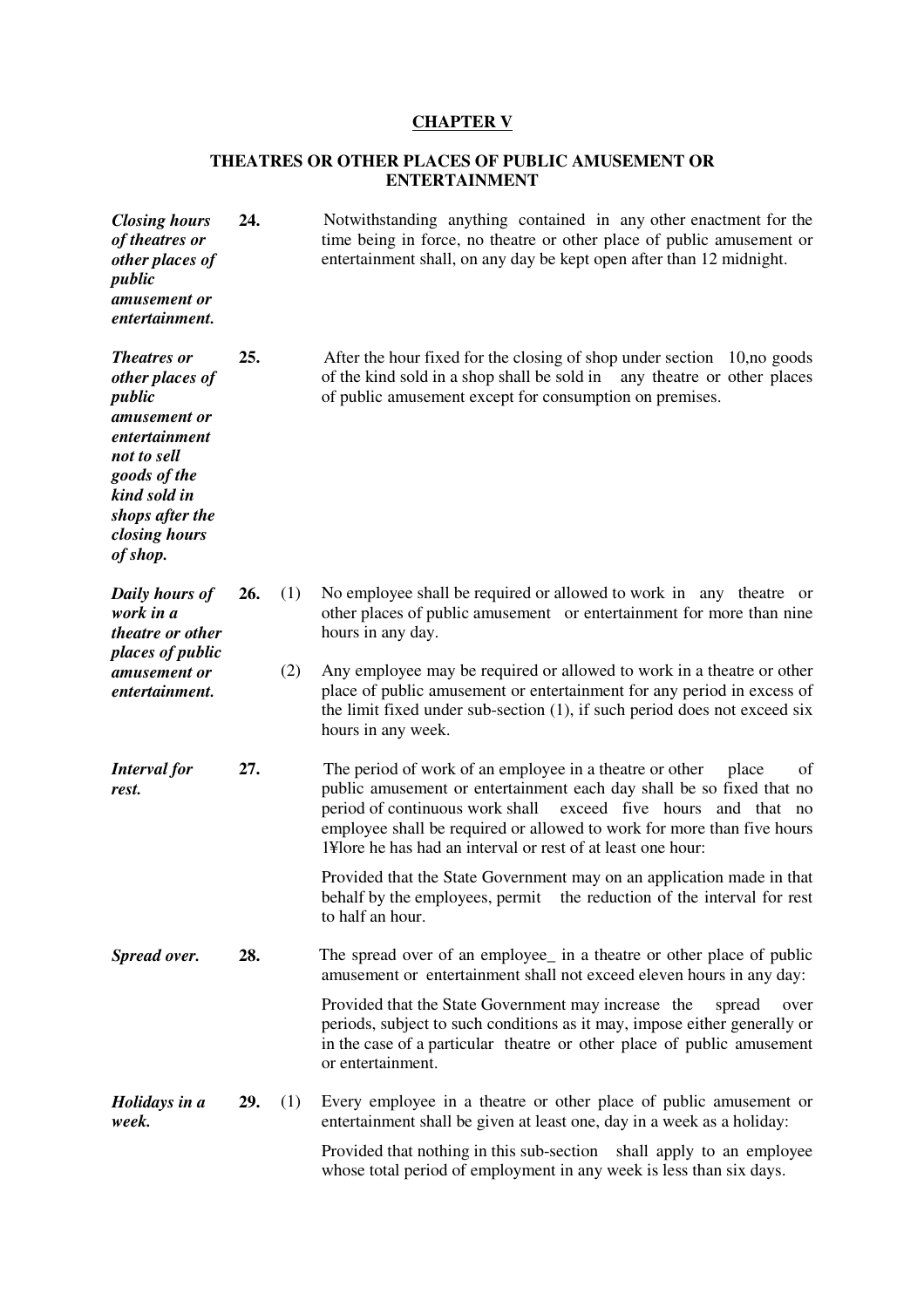| (2) | It shall not be lawful for an employer to call an employee at, or for an |
|-----|--------------------------------------------------------------------------|
|     | employee to go to, his theatre or other place of public amusement or     |
|     | entertainment or any place for any work, in connection with the          |
|     | business of his theatre or place public amusement or entertainment on    |
|     | any day on which such employee has a holiday.                            |

- (3) No deduction shall be made from the wages of an employee in a theatre or place of public amusement or entertainment on account of any holiday given to him under sub-section (1). If an employee is employed on a daily wage, he shall nonetheless be paid his wages for the holiday equal to the average of the daily wages earned by him during preceding six working days.
- *Identity card.* **30.** The employer shall furnish every employee in a theatre, or other place of public amusement or entertainment an identity card which shall be kept by the employee when on duty and shall be produced on demand by an Inspector, such card shall contain the following and such other particulars as may be prescribed, namely:-
	- (a) the name of the employee;

 (b) the name, if any, and the postal address of the theatre and public place of amusement or entertainment;

(c) the name and age of the employer; .

 (d) the hours of work, interval for rest; if any, and the holidays of the employee;

- (e) passport size photograph of the employee;
- (f) the signature with date of the employer;
- (g) the signature or thumb impression of the employee.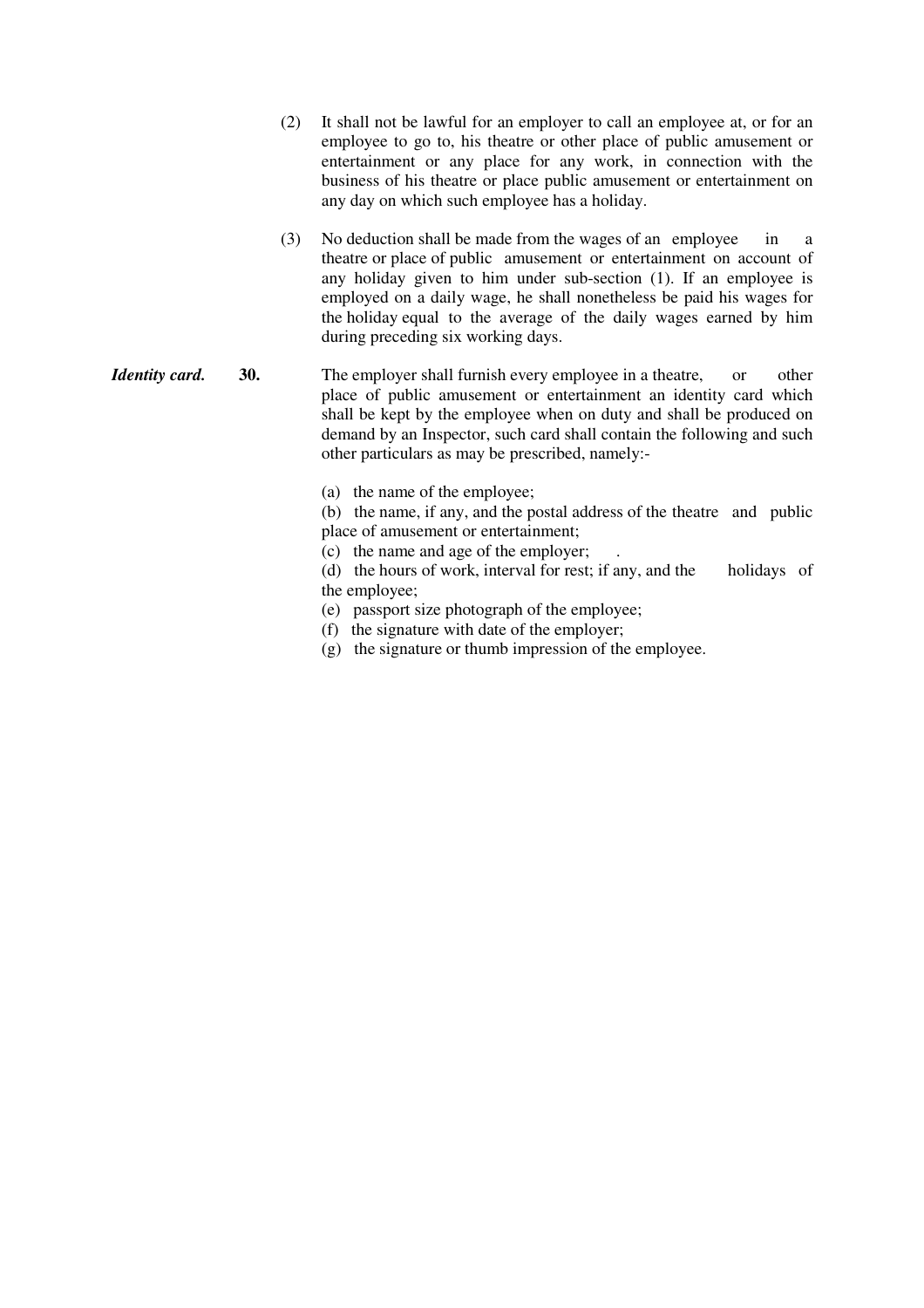## **CHAPTER VI**

# **EMPLOY MENT OF CHILDREN, YOUNG PERSONS AND WOMEN**

| No child to<br>work in any<br>establishment.                                                 | 31. |     | No child shall be required or allowed to work as an<br>employee<br>or otherwise in any establishment notwithstanding that such child is a<br>member of the family of the employer.                                                                                                                                                                                                           |
|----------------------------------------------------------------------------------------------|-----|-----|----------------------------------------------------------------------------------------------------------------------------------------------------------------------------------------------------------------------------------------------------------------------------------------------------------------------------------------------------------------------------------------------|
| <b>Young persons</b><br>and women to<br>work between 6<br>a. m. and after<br>6 p.m.          | 32. |     | No young person and women shall be required or<br>allowed to<br>work whether as an employee or otherwise in any<br>establishment<br>before 6 a.m.; and after 7 p.m. notwithstanding that such young<br>person or women is a member of the family of the employer.                                                                                                                            |
| Daily hour of<br>work for young<br>person.                                                   | 33. | (1) | Notwithstanding anything contained in this Act, no young person shall<br>be required or allowed to work whether as an employee or otherwise in<br>any establishment for more than six hours in a day.                                                                                                                                                                                        |
|                                                                                              |     | (2) | No young person shall be required or allowed to work whether as an<br>employee or otherwise in any establishment for more than three hours<br>in any day unless he has had an interval [or rest of at least half<br>an<br>hour.                                                                                                                                                              |
| <b>Prohibition of</b><br>employment of<br>young person<br>and women in<br>dangerous<br>work. | 34. |     | No young person or women working in any establishment, whether<br>as an employee or otherwise, shall be required or allowed to perform<br>work as may be declared by State Government, by notification to be<br>work involving danger to life, health or morals.                                                                                                                             |
| <b>Prohibition of</b><br>employment<br>during certain<br><i>periods.</i>                     | 35. |     | No woman shall engage herself in employment in any establishment<br>during the six weeks following the day on which she is delivered of a<br>child and no owner or manager of an establishment shall knowingly<br>employ such woman.                                                                                                                                                         |
| Notice of<br>presence of<br>pregnancy.                                                       | 36. | (1) | If any woman employed in an establishment is pregnant and gives<br>notice in writing to the employer that she expect to be delivered of a<br>child within six weeks from the date of such notice, the<br>employer<br>shall permit her, if she so desires, to absent herself from work up to the<br>day of her delivery:                                                                      |
|                                                                                              |     |     | Provided that before granting such permission the employer may, at his<br>own cost require the woman to be examined by a qualified medical<br>practitioner or midwife, and if the woman refuses to submit herself to<br>such examination or is certified on such examination as not pregnant or<br>not likely to be delivered of a child within six weeks, he may refuse<br>such permission. |
|                                                                                              |     | (2) | The examination referred to in the proviso to sub- section (1) shall, if<br>the woman so desire, be carried out by a midwife.                                                                                                                                                                                                                                                                |
| <b>Maternity</b><br>leave.                                                                   | 37. |     | The absence of a woman during the period she is entitled to maternity<br>benefit under this Act or, due to illness medically certified to arise out<br>of pregnancy or confinement shall be treated as authorized absence on<br>leave.                                                                                                                                                       |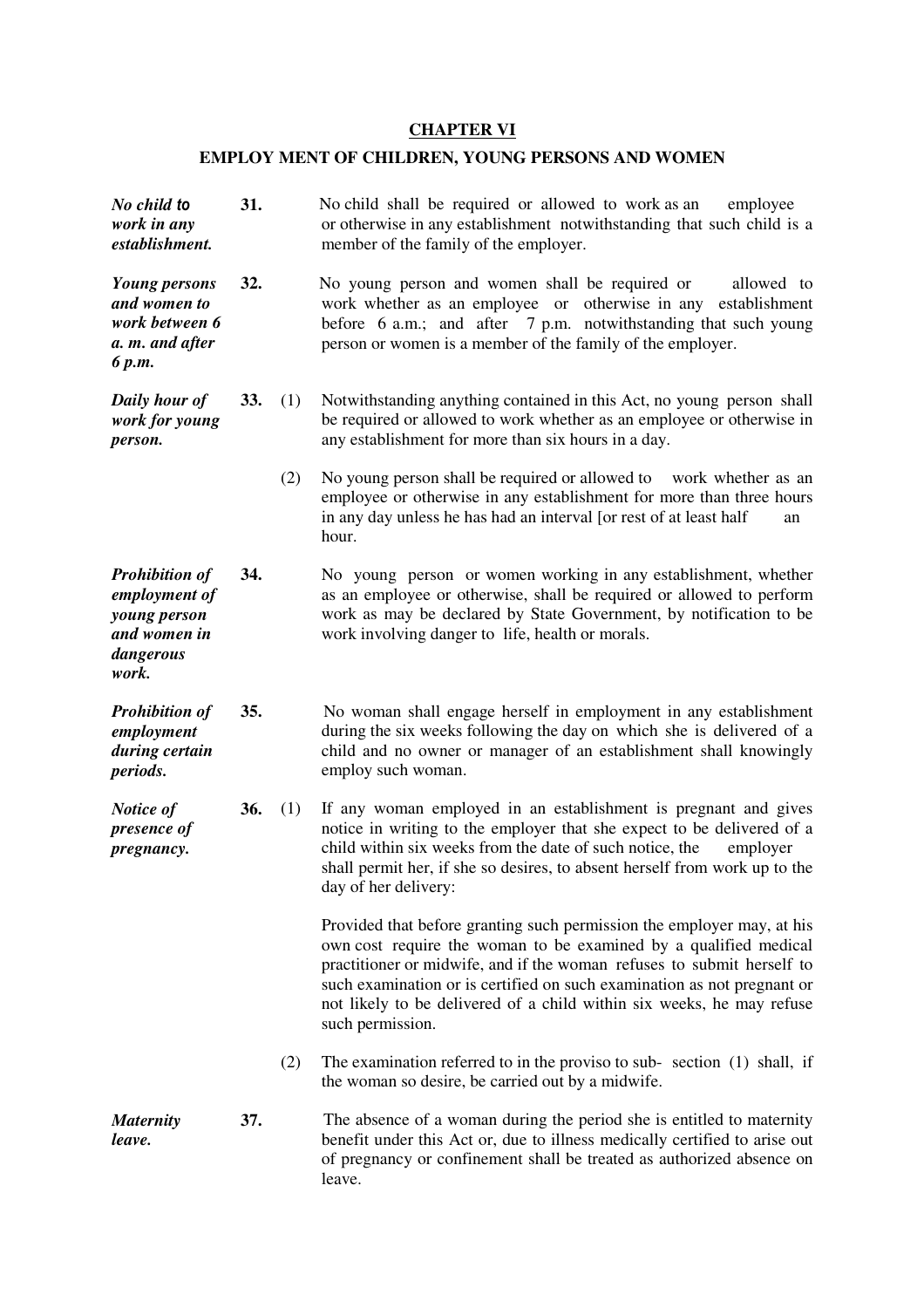| <b>Maternity</b><br>benefit.                                                          | 38. | (1) | Every woman employed in an establishment who has been<br>continuously employed in such establishment or in establishments<br>belonging to the owner of such establishment for a period of not<br>less<br>than six months preceding the date of her delivery, shall be entitled to<br>receive and the employer shall be liable to make to her, a payment, of a<br>maternity benefit at a rate for every day during<br>the<br>six<br>weeks<br>immediately preceding, and including the day of her delivery and for<br>each day of the six weeks following her delivery as may be prescribed<br>by the State Government: |
|---------------------------------------------------------------------------------------|-----|-----|-----------------------------------------------------------------------------------------------------------------------------------------------------------------------------------------------------------------------------------------------------------------------------------------------------------------------------------------------------------------------------------------------------------------------------------------------------------------------------------------------------------------------------------------------------------------------------------------------------------------------|
|                                                                                       |     |     | Provided that no such payment shall be made for any day on which she<br>attends work and receives payment therefore during the six weeks<br>preceding her delivery.                                                                                                                                                                                                                                                                                                                                                                                                                                                   |
|                                                                                       |     | (2) | The manner in which the maternity benefit shall be payable in such<br>manner as may be notified by the State Government.                                                                                                                                                                                                                                                                                                                                                                                                                                                                                              |
| <b>Interval</b> for<br>nursing the<br>child.                                          | 39. |     | Any woman employed in an establishment, who is delivered<br>of<br>a<br>child, shall while she is nursing such child, be allowed half-an-hour<br>twice a day during her working hours for purposes of such nursing in<br>addition to regular intervals for rest.                                                                                                                                                                                                                                                                                                                                                       |
| <b>Prohibition on</b><br>dismissal<br>during or on<br>account of<br>absence from      | 40. | (1) | When a woman absents herself from work under<br>section 38 it shall<br>not be lawful for the employer to dismiss her during or on account of<br>such absence, or to give notice of dismissal on such a day that the<br>notice will expire during such absence.                                                                                                                                                                                                                                                                                                                                                        |
| work owing to<br>confinement.                                                         |     | (2) | The dismissal of ,a woman at any time within six months before she<br>is delivered of a child, if the woman, but for such dismissal, would<br>have been entitled to maternity benefit under this Act, shall not have<br>the effect of depriving her of such maternity benefit if the Inspector is<br>satisfied that her dismissal was without sufficient cause.                                                                                                                                                                                                                                                       |
| <b>Facilities to</b><br>women<br><b>Employees in</b><br>case of<br>miscarriage<br>etc | 41. |     | Any woman employee who has a miscarriage or has under-gone<br>operation for medical termination of her pregnancy shall also be<br>entitled to leave for six weeks or such period as may be medically<br>certified and her absence shall be treated as authorized absence on<br>leave.                                                                                                                                                                                                                                                                                                                                 |
| Speclial casual<br>leave for<br>sterilization<br>operation.                           | 42. | (1) | Every employee who undergoes sterilization operation shall be<br>entitled to special casual leave with wages for a period not exceeding -<br>six days in the case of a male employee; or<br>(a)<br>fourteen days in the case of a female employee, with effect from<br>(b)<br>the day on which he or she undergoes such operation.                                                                                                                                                                                                                                                                                    |
|                                                                                       |     | (2) | If an employee who has undergone<br>sterilization<br>operation is<br>discharged by his or her employer during the period specified in sub-<br>section (1), the employer shall pay such employee wages payable<br>during leave period in respect of the period of special casual leave<br>which the employee was entitled at the time of his or her discharge.                                                                                                                                                                                                                                                         |
| <b>Application</b><br>and<br>amendment of<br>the Payment of                           | 43. | (1) | Notwithstanding anything contained in the Payment of Wages Act,<br>1936 (hereinafter referred to in this section as "the said Act"), the<br>State. Government may, by notification, direct that subject to the                                                                                                                                                                                                                                                                                                                                                                                                        |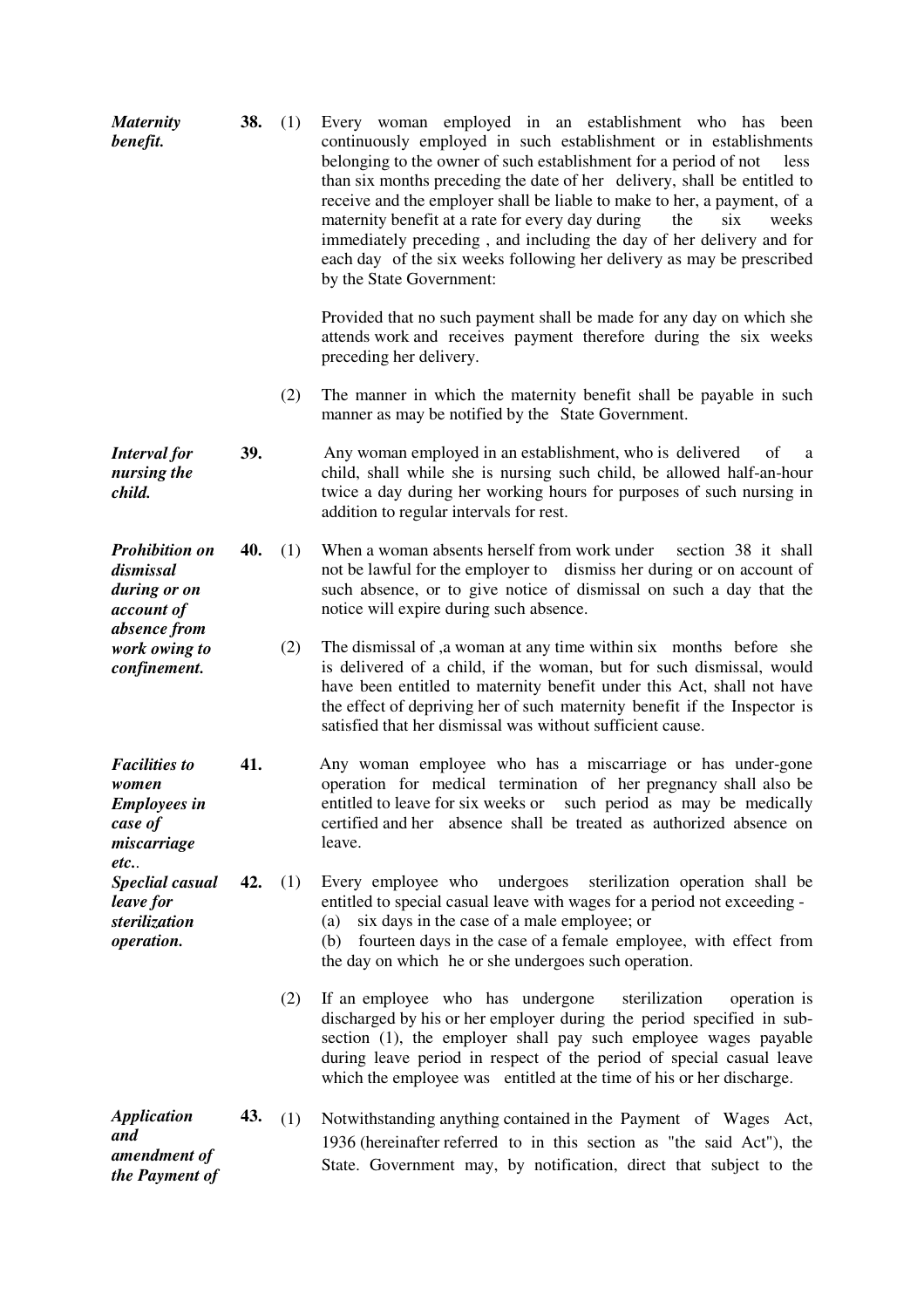| Wage Act, | provisions of sub-section $(2)$ , the said Act or any of the provision    |
|-----------|---------------------------------------------------------------------------|
| 1936.     | thereof or of the rules made there under shall, apply to all or any class |
|           | of establishment or to all or any class of employees to which or          |
|           | whom this Act for the time being applies.                                 |

(2) On the application of the provisions of the said Act to any establishment or to any employee under sub-section (1). Inspector appointed under this acts, shall be deemed to be the Inspector for the purpose of the enforcement of provisions of the said Act within the local limits of his jurisdiction.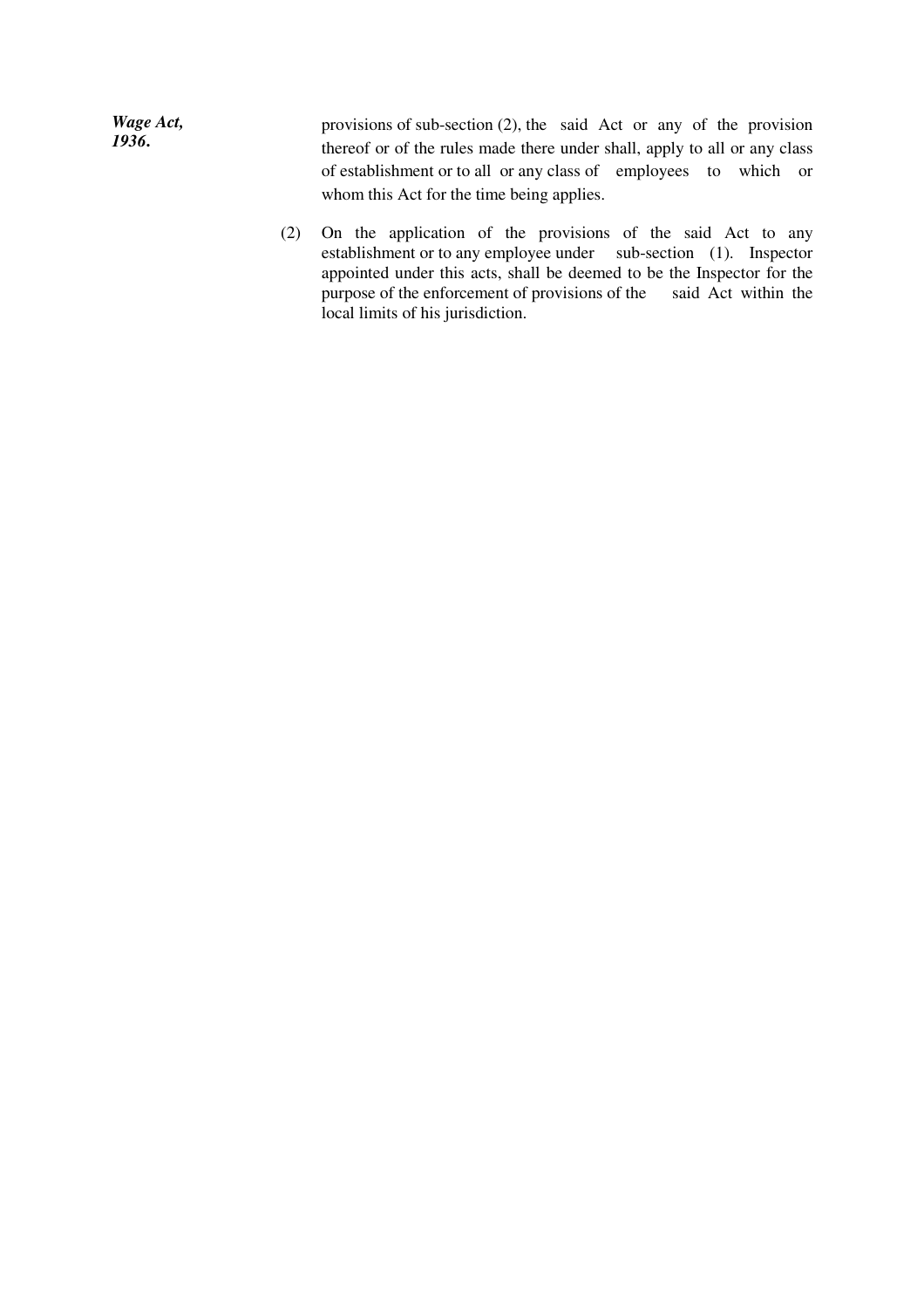# **CHAPTER VII**

## **HEALTH AND SAFETY**

| Cleanliness.                             | 44. |     | The premises of every establishment shall be kept clean<br>free<br>and<br>from effluvia arising out from any drain or privy or other nuisance<br>and shall be cleaned at such times and by such methods as may be<br>prescribed and these methods may include lime-washing, colour-<br>washing, painting, varnishing, disinfecting and deodorizing. |
|------------------------------------------|-----|-----|-----------------------------------------------------------------------------------------------------------------------------------------------------------------------------------------------------------------------------------------------------------------------------------------------------------------------------------------------------|
| Ventilation.                             | 45. |     | The premises of every establishment shall be ventilated<br>in<br>accordance with such standards and by such methods as may be<br>prescribed.                                                                                                                                                                                                        |
| Lighting.                                | 46. | (1) | The premises of every establishment shall be sufficiently lighted during<br>all working hours                                                                                                                                                                                                                                                       |
|                                          |     | (2) | If it appears to an Inspector that the premises of any establishment<br>within his jurisdiction are not sufficiently kept clean, lighted or<br>ventilated, he may serve on the employer an order in writing specifying<br>the measures which, in his opinion, should be adopted and requiring<br>them to be carried out before a specified date.    |
| <b>Precaution</b><br><i>against fire</i> | 47. |     | In every establishment such precautions against fire shall. be taken as<br>may be prescribed.                                                                                                                                                                                                                                                       |
| First-aid.                               | 48. |     | In every establishment wherein a manufacturing process<br>defined<br>as<br>in clause (k) of section 2 of the Factories Act, 1948, is carried on, there<br>shall be provided and maintained by the employer a first aid box<br>containing such articles as may be prescribed.                                                                        |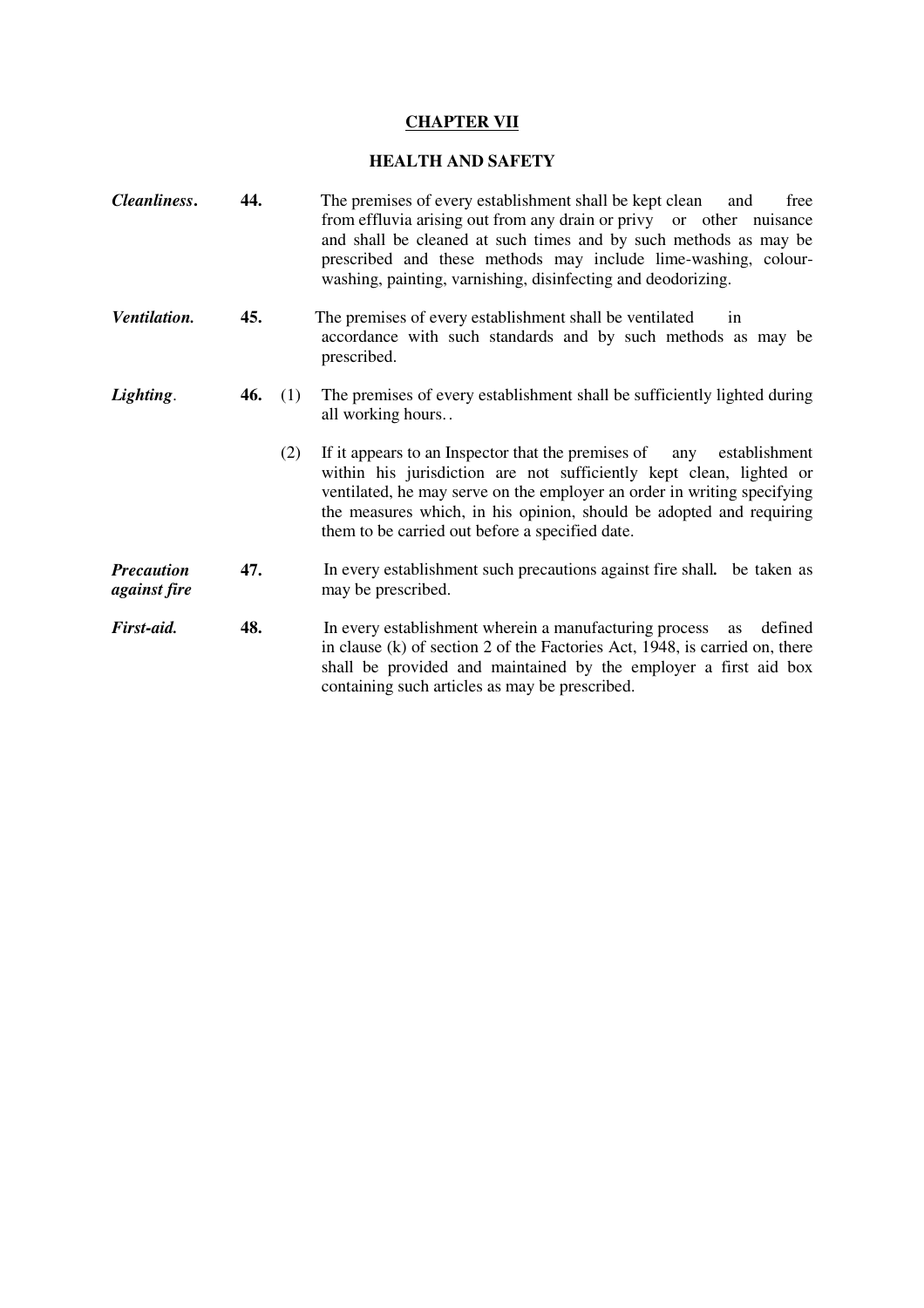## **CHAPTER VIII**

## HOLIDAYS AND WAGES

|             |  | <b>Holidays and 49.</b> (1) Every person employed in any establishment shall be entitled, after |
|-------------|--|-------------------------------------------------------------------------------------------------|
| sick leave. |  | twelve months' continuous service, to holidays with wages for a period                          |
|             |  | of twenty days, in the subsequent period of twelve months, provided                             |
|             |  | that such holidays with wages may be accumulated upto a maximum                                 |
|             |  | period of sixty days.                                                                           |

 *Explanation. -* For the purpose of this sub-section any continuous period of service preceding the date on which this Act applies to any establishment shall also count, subject to a maximum period of twelve months. . .

(2) Every person employed in any establishment shall also be entitled during his first twelve months of continuous service after the commencement of this Act, and during every subsequent twelve months of such service:

 (a) to leave with wages for a period not exceeding 12 days, on the ground of any sickness, incurred or accident sustained by him; and

 (b) to casual leave with wages for a period not exceeding 12 days on any reasonable ground.

- (3) If a person entitled to any holidays under sub-section (1) is discharged by his employer before he has been allowed the holidays, or if having applied for and been refused the holidays, he quits his employment before he has been allowed the holidays, the employer shall pay him the amount payable under this Act in respect of the holidays.
- (4) If a person entitled to any leave under sub-section (2) is discharged by his employer when he is sick or suffering from the result of an accident, the employer shall pay him the amount payable under this Act in respect of the period of leave to which he was entitled at the time of' his discharge, in addition to the amount, if any payable to him under sub-section (3) or under any other provision of this Act.
- (5) A person employed shall he deemed to have completed a period to twelve months' continuous service within the meaning of this section, notwithstanding any interruption in service during those twelve months brought about -

 (i) by sickness, accident, or authorized leave (including authorized holidays) not exceeding ninety days in the aggregate for all three;

- (ii) by a lock-out; or
- (iii) by a strike which is not an illegal strike; or

 (iv) by intermittent periods of involuntary unemployment not exceeding thirty days in the aggregate; and authorise leave shall be deemed, not to include any weekly holiday or half -holiday allowed under this Act which occurs at the beginning or end of an interruption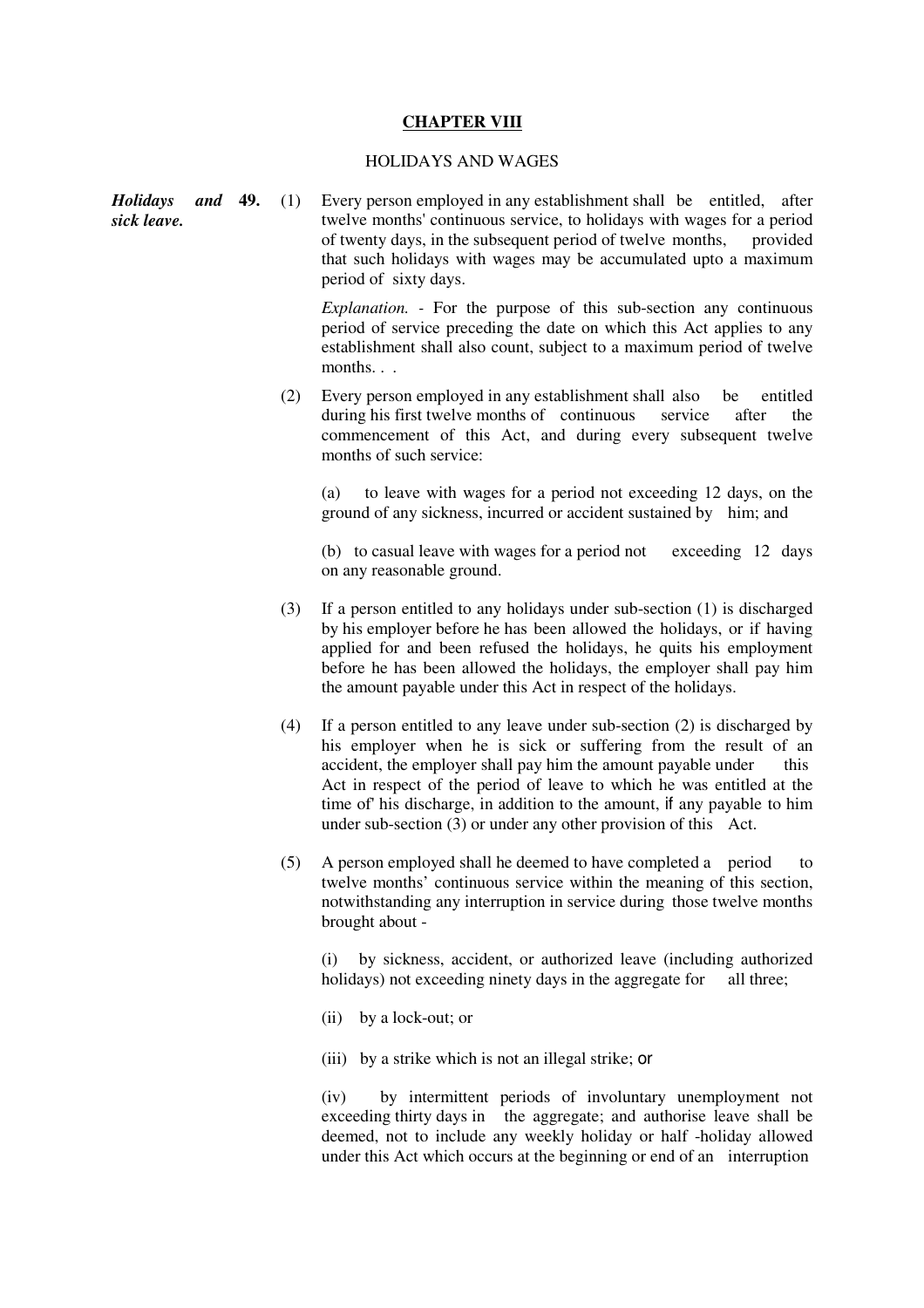brought by the leave.

|                                                         |     | (6)        | A person employed in a hostel attached to a school or college or in an<br>establishment maintained in a boarding school in connection with the<br>boarding and lodging of pupils and resident teachers shall be allowed<br>the privileges referred to in sub-sections<br>$(1)$ to $(5)$ , reduced however<br>proportionately to the period for which he was employed continuously<br>in the previous year or to the period for which he will be employed<br>continuously in the current year as the case may be; and all references<br>to periods of holidays or of leave in sub-sections $(1)$ and $(2)$ shall be<br>construed accordingly, fractions or less than one day being disregarded. |
|---------------------------------------------------------|-----|------------|------------------------------------------------------------------------------------------------------------------------------------------------------------------------------------------------------------------------------------------------------------------------------------------------------------------------------------------------------------------------------------------------------------------------------------------------------------------------------------------------------------------------------------------------------------------------------------------------------------------------------------------------------------------------------------------------|
|                                                         |     | (7)        | The State Government shall have power to issue directions as to the<br>manner in which the provisions of sub-section (6) shall be carried into<br>effect in all or any class of cases or in any particular case.                                                                                                                                                                                                                                                                                                                                                                                                                                                                               |
| Pay during<br>annual<br>holidays.                       | 50. |            | Every person employed shall, for the holidays, or the<br>period<br>of<br>the leave allowed under sub-section $(1)$ or $(2)$ of section 49, be paid at a<br>rate equivalent to the daily average of his wages for the days on which<br>he actually worked during the preceding three months exclusive of any<br>earnings in respect of overtime.                                                                                                                                                                                                                                                                                                                                                |
| Power to<br>increase of the<br>number of holi-<br>days. | 51. |            | Notwithstanding anything contained in section 49, the<br><b>State</b><br>Government may, by notification, increase the total number of annual<br>holidays and the maximum number of days upto which such holidays<br>may be accumulated in respect or any establishment or class of<br>establishments.                                                                                                                                                                                                                                                                                                                                                                                         |
| Mode of<br>recovery unpaid<br>wages.                    | 52. | (1)<br>(2) | Any sum required to be paid by an employer under this Chapter but not<br>paid by him shall be recovered as "delayed wages" under the provisions<br>of the Payment of Wages Act, 1936.<br>Any Inspector may institute proceedings on behalf of<br>person<br>any<br>employed to recover any sum required to be paid under this Chapter by<br>an which he has not paid.                                                                                                                                                                                                                                                                                                                           |
| <b>Responsibility</b><br>for payment of<br>wages.       | 53. | (1)        | Every employer shall be responsible for the payment to persons<br>employed by him of all wages and sums required to be paid under this<br>Act.                                                                                                                                                                                                                                                                                                                                                                                                                                                                                                                                                 |
| <b>Fixation of wage</b> 54<br>period.                   |     | (1)        | Every employer shall fix periods (in this<br>Act referred to as wage<br>periods) in respect of which such wages shall be, payable.                                                                                                                                                                                                                                                                                                                                                                                                                                                                                                                                                             |
|                                                         |     | (2)        | No wage period shall exceed one month.                                                                                                                                                                                                                                                                                                                                                                                                                                                                                                                                                                                                                                                         |
| Wages for<br>overtime work                              | 55. |            | Where any person employed in any establishment, is required to work<br>overtime, he shall be entitled in respect of such overtime work, to<br>wages at twice the ordinary rate of wage.<br><i>Explanation,</i> For the purpose of this section, the expression<br>"ordinary rate of wages" shall mean such rate of wages as may be<br>calculated in the manner prescribed.                                                                                                                                                                                                                                                                                                                     |
| Gratuity.                                               | 56. |            | An employee who has completed ten or more years of continuous<br>service with full wages shall, on quitting the service or on his death his<br>legal heirs, be entitled to gratuity equivalent to fifteen days' wages last                                                                                                                                                                                                                                                                                                                                                                                                                                                                     |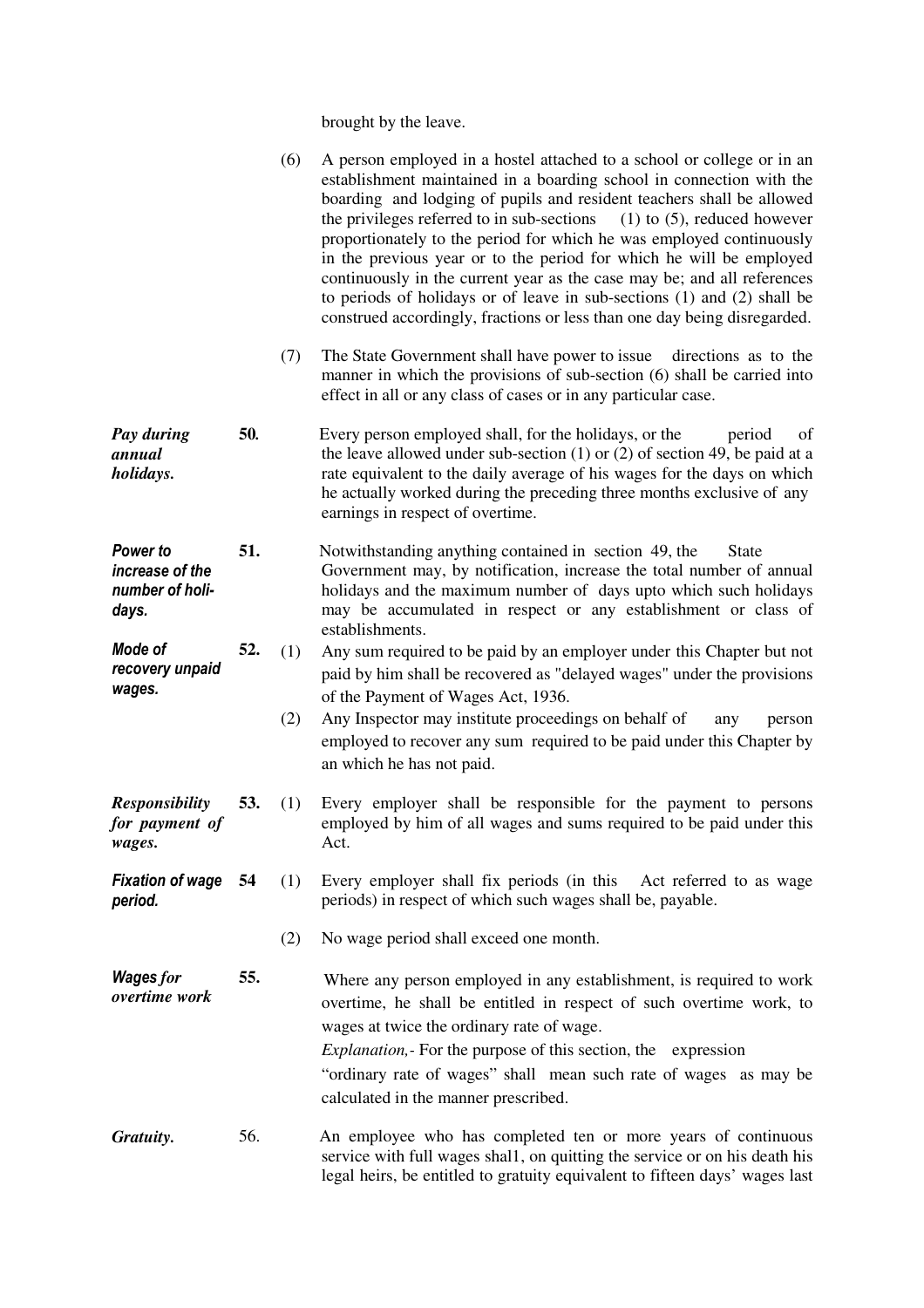|  |  |  |  |  | drawn for each year of service. |
|--|--|--|--|--|---------------------------------|
|--|--|--|--|--|---------------------------------|

| Time of<br>payment of<br>wages.                                     | 57. | (1)<br>(2) | The wage of every person employed shall be paid before the expiry of<br>the filth day after the last day of the wage period in respect of which<br>the wages are payable.<br>Where the employment of any person is terminated by or on behalf of<br>the employer, the wages earned by such person shall be paid before<br>the expiry of the second working day from the day on which his                                                                                                                                                     |
|---------------------------------------------------------------------|-----|------------|----------------------------------------------------------------------------------------------------------------------------------------------------------------------------------------------------------------------------------------------------------------------------------------------------------------------------------------------------------------------------------------------------------------------------------------------------------------------------------------------------------------------------------------------|
|                                                                     |     | (3)<br>(4) | employment is terminated.<br>The State Government may, by general or special order, exempt<br>an<br>employer from the operation of this section in respect of the wages<br>of any person employed or class of persons employed, to such extent<br>and subject to such conditions as may be specified in the order.<br>All payments of wages shall be made on a working day.                                                                                                                                                                  |
| <b>Payment of</b><br>advance in<br>certain cases.                   | 58. |            | An employee who has been allowed leave for not less than four days,<br>in the case of an adult, and five days in the case of a child shall, before<br>his leave begins, be paid wages due for the period of leave allowed.                                                                                                                                                                                                                                                                                                                   |
| <b>Wages to be</b><br>paid in current<br>coin or<br>currency notes. | 59. |            | All wages shall he: paid in current coin or currency notes<br>or in both.                                                                                                                                                                                                                                                                                                                                                                                                                                                                    |
| <b>Deduction</b><br>which may be<br>made from<br>wages.             | 60. | (1)<br>(2) | The wages of a person employed shall be paid to him without<br>deductions of any kind except those authorised by or under this Act.<br><i>Explanation</i> .-Every payment made by a person employed to<br>the<br>employer shall, for the purpose of this Act, he deemed to be a<br>deduction from the wages.<br>Deduction from the wages of a person shall be made only in<br>accordance with the provisions of this Act, and may be of the<br>following kinds only, namely : -<br>fines;<br>(a)<br>deductions for absence from duty;<br>(b) |
|                                                                     |     |            | deductions for damage to, or loss of, goods expressly entrusted to<br>(c)<br>for custody, or for loss of money for which<br>the employed person<br>he is required to account, where such damage or loss is directly<br>attributable to his neglect or default.;<br>deductions for house accommodation, if<br>(d)<br>any, supplied by the<br>employer;<br>deductions for such amenities and services supplied by the<br>(e)<br>employer as the State Government may, by general or special order,                                             |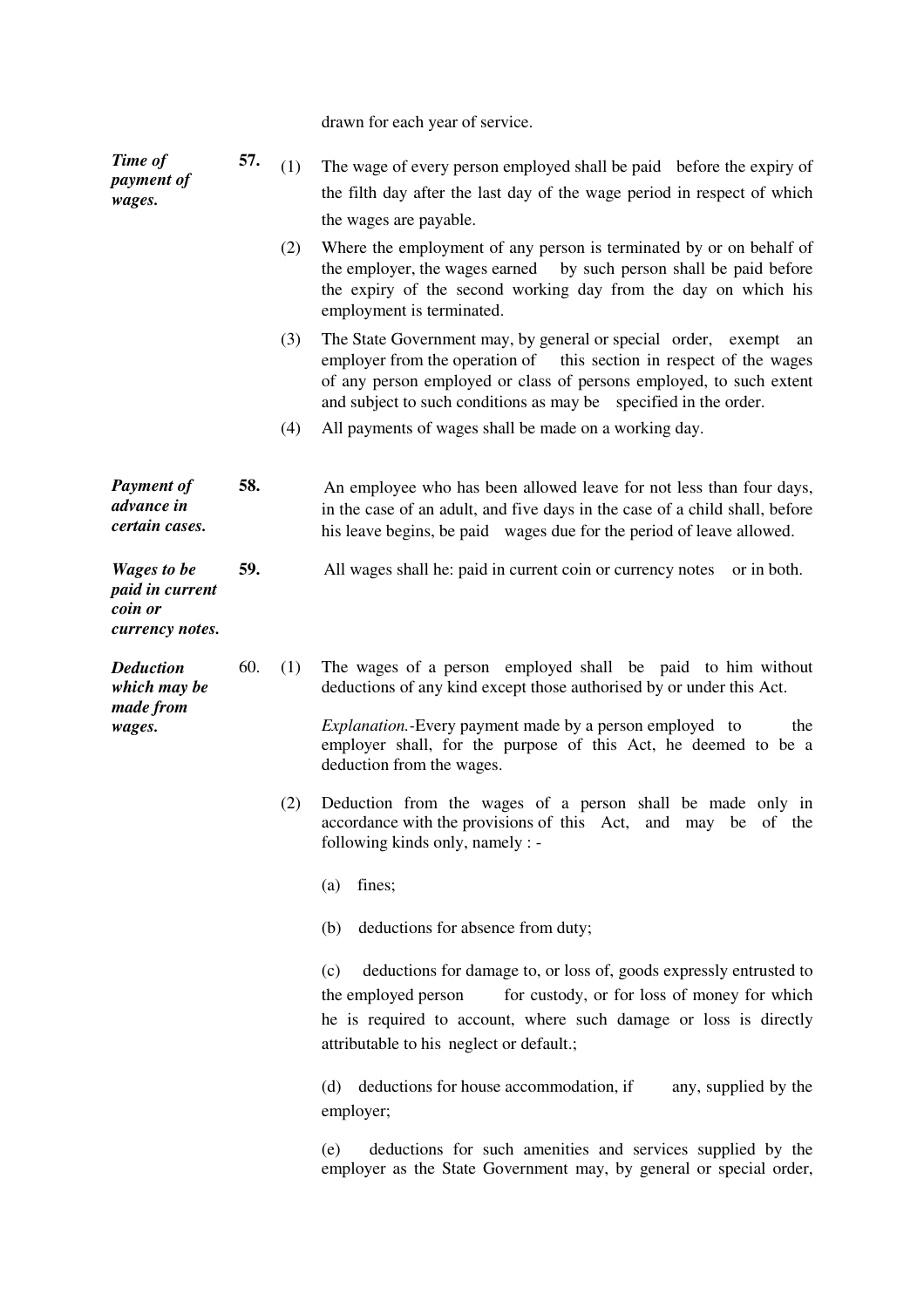authorise;

 (f) deductions for recovery of advance or for adjustment of overpayments of wages;

(g) deductions of income-tax payable by the employed person;

 (h) deductions required to be made by an order of a Court or other authority competent, to make such order;

 (i) deductions for subscriptions to, and for repayment of advances from, any provident fund to which the Provident Funds Act, 1925 applies or any provident fund approved in this behalf by the State Government during the continuance of such approval;

 (j) deductions for payments to co-operative societies approved in this behalf by the State Government or to a scheme of insurance maintained by the Indian Post Office or by any insurance company approved in this behalf by the State Government;

 (k) deductions made with the written authorisation of the employed person in furtherance of any savings scheme approved by the State Government for the purchase of securities of the Centra1 or State Government.

- **Fines.** 61. (1) No fine shall be imposed on any person employed save in respect of such acts and omissions on his part as the employer, with the previous approval of the State Government or of the Chief Inspector may have specified by notice, under sub-section (2).
	- (2) A notice specifying such acts and omissions shall be exhibited in the prescribed manner on the premises in which the employment is carried on.
	- (3) No fine shall be imposed on any person employed until he has been given an opportunity of showing cause against the fine, or otherwise than in accordance with such procedure as may be prescribed for the imposition of fines.
	- (4) The total amount of fine which may be imposed in any one wage period on any person shall not exceed an amount equal to paise three in a rupee of the wage payable to him in respect of that wage period.
	- (5) No fine shall be impose on any person employed who has not completed his fifteenth year of age.
	- (6) No fine imposed on any person employed shall be recovered from him after the expiry of sixty days from the date on which it as imposed. .
	- (7) Every fine shall be deemed to have been imposed on the day of the act or omission in respect of which it was imposed.
	- (8) All fines and all realizations thereof shall be recorded in a register to be kept by the employer in such form as may be prescribed; and all such realizations shall be applied only to such purposes beneficial to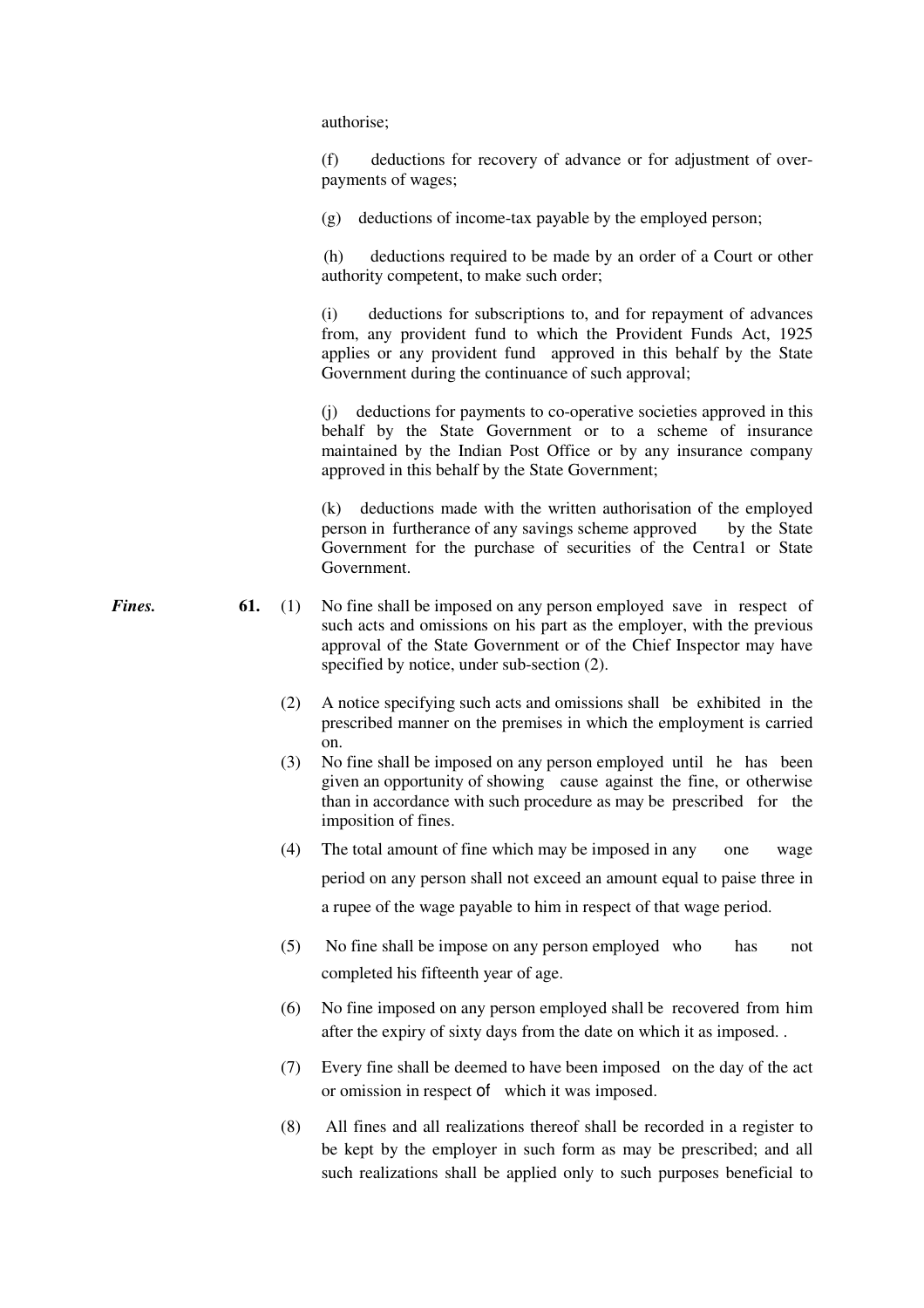the persons employed in the establishment as are approved by the prescribed authority.

*Explanation.*-When the persons employed are part only of the staff' employed under the same management, all such realizations may be credited to common fund maintained for the staff as whole, provided that the fund shall be applied only to such purposes as are approved by the prescribed authority.

**62.** (1) Deductions may be made under clause (b) of sub- section(2) of section 61 only on account of' the absence of an employed person from the place or places where, by the terms of his employment, he is required to work, such absence being for the whole or any part of the period during which he is so required to work.

> (2) The amount of such deductions shall in no case bear to the wages payable to the employed person in respect of the wage period for which the deduction is made, a larger proportion than the period for which he was absent bears to the total period, within such wage period during which by the terms of his employment, he was required to work:

 Provided that, subject to any rules made in this behalf by the State Government, if ten or more employed persons acting in concert absent themselves without due notice (that is to say, without giving the notice which is required under the terms of their contract of employment) and without reasonable cause such deduction from any such person may include such amount not exceeding his wages for eight days as may by any such terms be due to the employer in lieu of due notice.

*Explanation.*-For the purpose of this section, an employee person shall be deemed to be absent from the place where he is required to work, if, although present in such place, he refuses, in pursuance of stay-in-strike or for any other cause which is not reasonable in the circumstances, to carry out his work.

- *Deduction for damage or loss.* **63.** (1) A deduction under clause (c) of sub-section (2) ofsection 61 shall not exceed the amount of the damage or loss caused to the employer by the neglect or default of the person employed and shall not be made until the persons employed has been given an opportunity of showing cause, against the deduction, or otherwise than in accordance with such procedure as may be prescribed. (2)All such deductions and all realizations thereof shall be recorded in a register to be kept by the employer in such form as may be prescribed.
- *Deductions for services rendered.*  **64.** A deduction under clause (d) or clause (e) of sub-section (2) of section 61 shall not be made from the wages of a person employed section 61 shall not be made from the wages of a person unless the house accommodation amenity or service has been accepted by him, as a term of employment or otherwise, and such deduction shall not exceed an amount equivalent to the value of the house accommodation, amenity or service supplied and in the case of a deduction under the said clause (e) shall be subject to such conditions as the State Government may impose.

*Deduction for absence from duty.*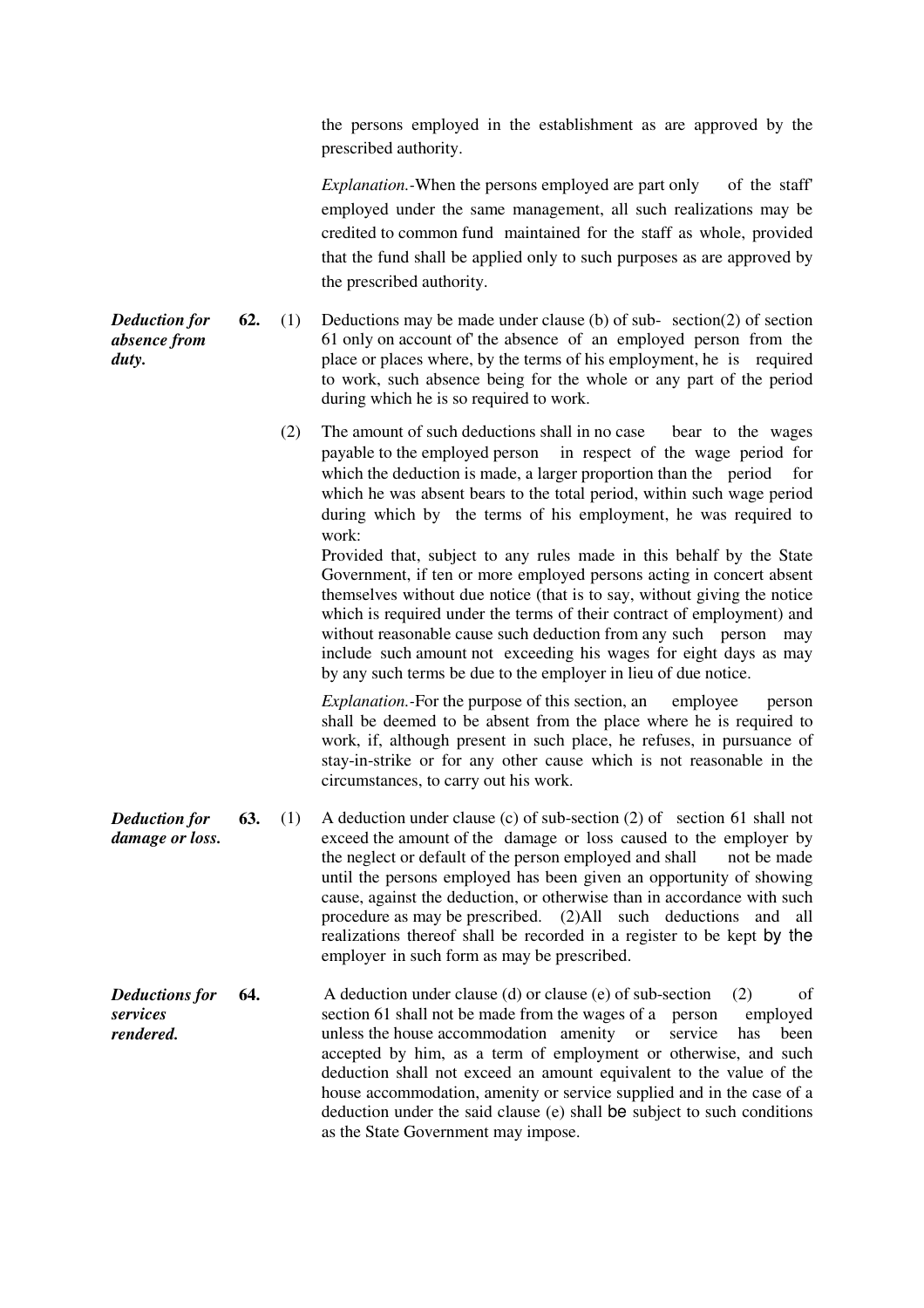| <b>Deductions for</b><br>recovery of<br>advances.                                                    | 65. | Deductions under clause (f) of sub-section $(2)$ of section. 61 shall be<br>subject to the following conditions, namely:                                                                                                                      |
|------------------------------------------------------------------------------------------------------|-----|-----------------------------------------------------------------------------------------------------------------------------------------------------------------------------------------------------------------------------------------------|
|                                                                                                      |     | recovery of an advance of money given before employment shall<br>(a)<br>be made from the first payment of wages in respect of a complete wage<br>period, but no recovery shall be made of such advances given for<br>traveling expenses;      |
|                                                                                                      |     | (b) recovery of advances of wages not already earned<br>shall<br>be<br>subject to any rules made by the State Government regulating the<br>extent to which such advances may be given and the installments by<br>which they may be recovered. |
| <b>Deductions for</b><br>payment to co-<br>operative<br>societies and<br><i>insurance</i><br>scheme. | 66. | Deduction under clauses (j) and (k) of sub-section $(2)$ of<br>section 61<br>shall be subject to such conditions as the State Government may<br>impose.                                                                                       |
| Notice of<br>termination of<br>service.                                                              | 67. | No employer shall dispense with the services of an employee who has<br>been in his continuous employment -                                                                                                                                    |
|                                                                                                      |     | (a) for not less than a year, without giving such persons<br>least<br>at<br>thirty days' notice in writing, or wages in lieu of such notice.;                                                                                                 |
|                                                                                                      |     | for less than a year but more than three months, without giving<br>(b)<br>such person at least fourteen days' notice in writing or wages in lieu of<br>such notice:                                                                           |
|                                                                                                      |     | Provided that such notice shall not be necessary where the services of<br>such employees are dispensed with for misconduct.                                                                                                                   |
|                                                                                                      |     | Explanation.-For the purposes of this section "misconduct" shall<br>include -                                                                                                                                                                 |
|                                                                                                      |     | absence from service without notice in writing or without<br>(a)<br>sufficient reasons for seven days or more;                                                                                                                                |
|                                                                                                      |     | going on or abetting a strike in contravention of any law for the<br>(b)<br>time being in force;                                                                                                                                              |
|                                                                                                      |     | causing damage to the property of his employer.<br>(c)                                                                                                                                                                                        |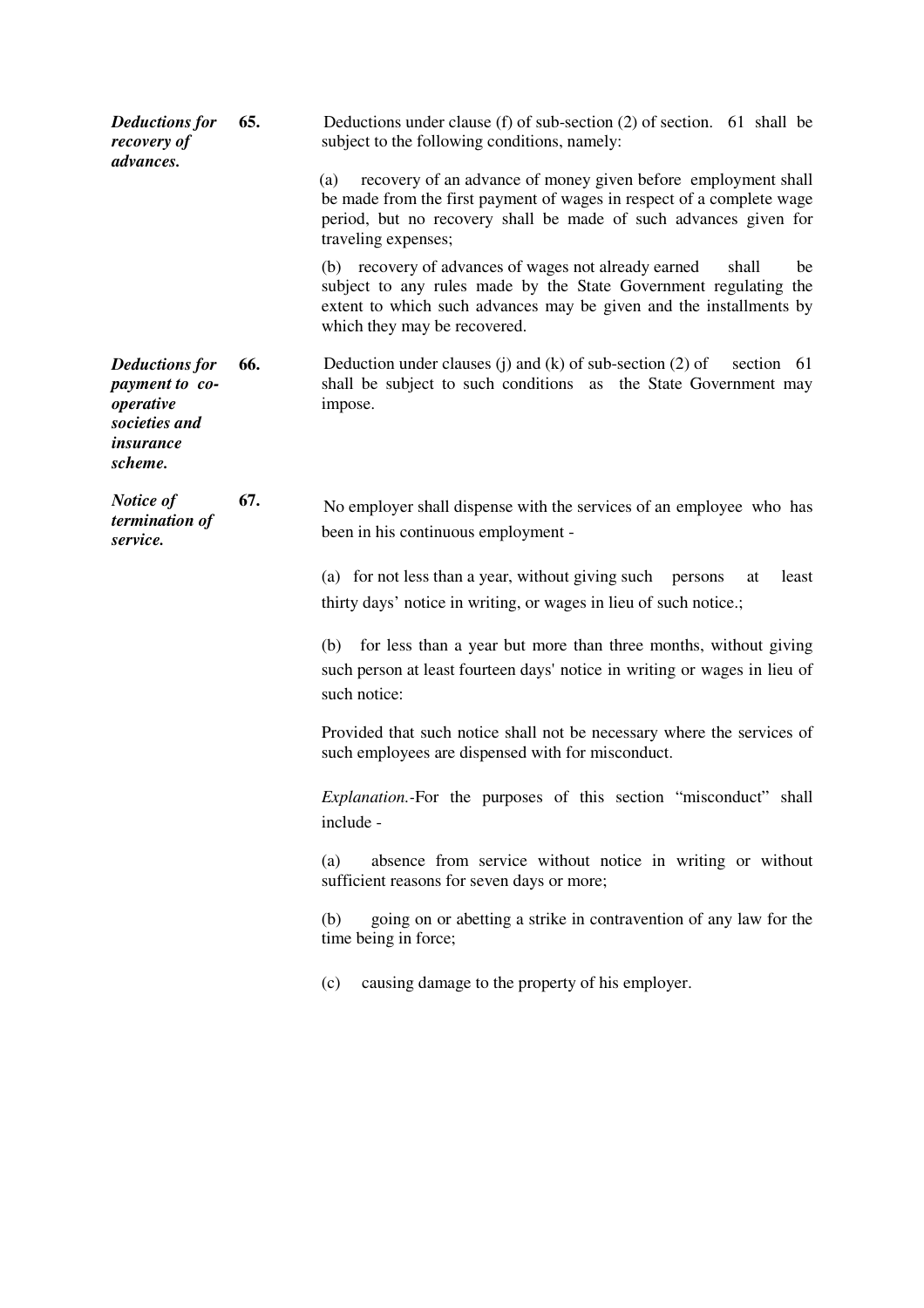## **CHAPTER IX**

# **ENFORCEMENT AND PROSECUTION**

| <b>Appointment of</b><br><b>Chief</b><br><b>Inspectors</b> and<br><b>Inspectors.</b>                                  | 68. | (1) | The State Government may, by notification, appoint as many<br>Inspectors for different areas thereof as may be considered necessary.                                                                                                                                                                          |
|-----------------------------------------------------------------------------------------------------------------------|-----|-----|---------------------------------------------------------------------------------------------------------------------------------------------------------------------------------------------------------------------------------------------------------------------------------------------------------------|
|                                                                                                                       |     | (2) | The State Government may, by notification, appoint one of the<br>Inspectors to be the Chief Inspector for the purposes for this Act who<br>may exercise all the powers of an Inspector.                                                                                                                       |
| Power and<br>duties of the<br><b>Inspectors.</b>                                                                      | 69. | (1) | Subject to any rules made by the State Government in this behalf, an<br>Inspector may, within the local limits for which he is appointed –                                                                                                                                                                    |
|                                                                                                                       |     |     | enter, at all the reasonable times and with such assistance as he<br>(a)<br>thinks fit, any place which is or which he has reason to believe, is an<br>establishment;                                                                                                                                         |
|                                                                                                                       |     |     | make such examination of the premises and of any prescribed<br>(b)<br>registers, records and notices and take on the spot or otherwise record<br>statement of any person, as he may deem necessary, for carrying out<br>the purposes of this Act;                                                             |
|                                                                                                                       |     |     | exercise such other power, as may be prescribed or may be<br>(c)<br>necessary for carrying out the purpose of this Act:                                                                                                                                                                                       |
|                                                                                                                       |     |     | Provided that no one shall be required under this section to answer<br>any question or give any statement tending to incriminate himself.                                                                                                                                                                     |
|                                                                                                                       |     | (2) | For the purpose of investigation of offences under this<br>Act,<br>an<br>Inspector shall have the same powers as an Officer-in-charge of a<br>police station has under the Code of Criminal Procedure, 1898 for<br>investigation of cognizable offences except that he shall not have the<br>power of arrest. |
| <b>Inspectors to</b><br>be public<br>servant.                                                                         | 70. |     | Every Inspector appointed under the section shall be deemed to be a<br>public servant within the meaning of section 21 of the Indian Penal<br>Code.                                                                                                                                                           |
| <b>Protection of</b><br>action taken in<br>good faith                                                                 | 71. |     | No suit, prosecution or legal proceedings shall lie against any person<br>for anything which is in good faith done or intended to be done under<br>this Act or rules made thereunder.                                                                                                                         |
| <b>Employer</b> and<br><b>Manager</b> to<br>produce<br>registers,<br>records and<br>notices for<br><i>inspection.</i> | 72. |     | Every employer and in his absence the Manager shall, on demand,<br>produce for inspection to an Inspector all registers, records and notices<br>required to be kept under and for the proposes of this Act.                                                                                                   |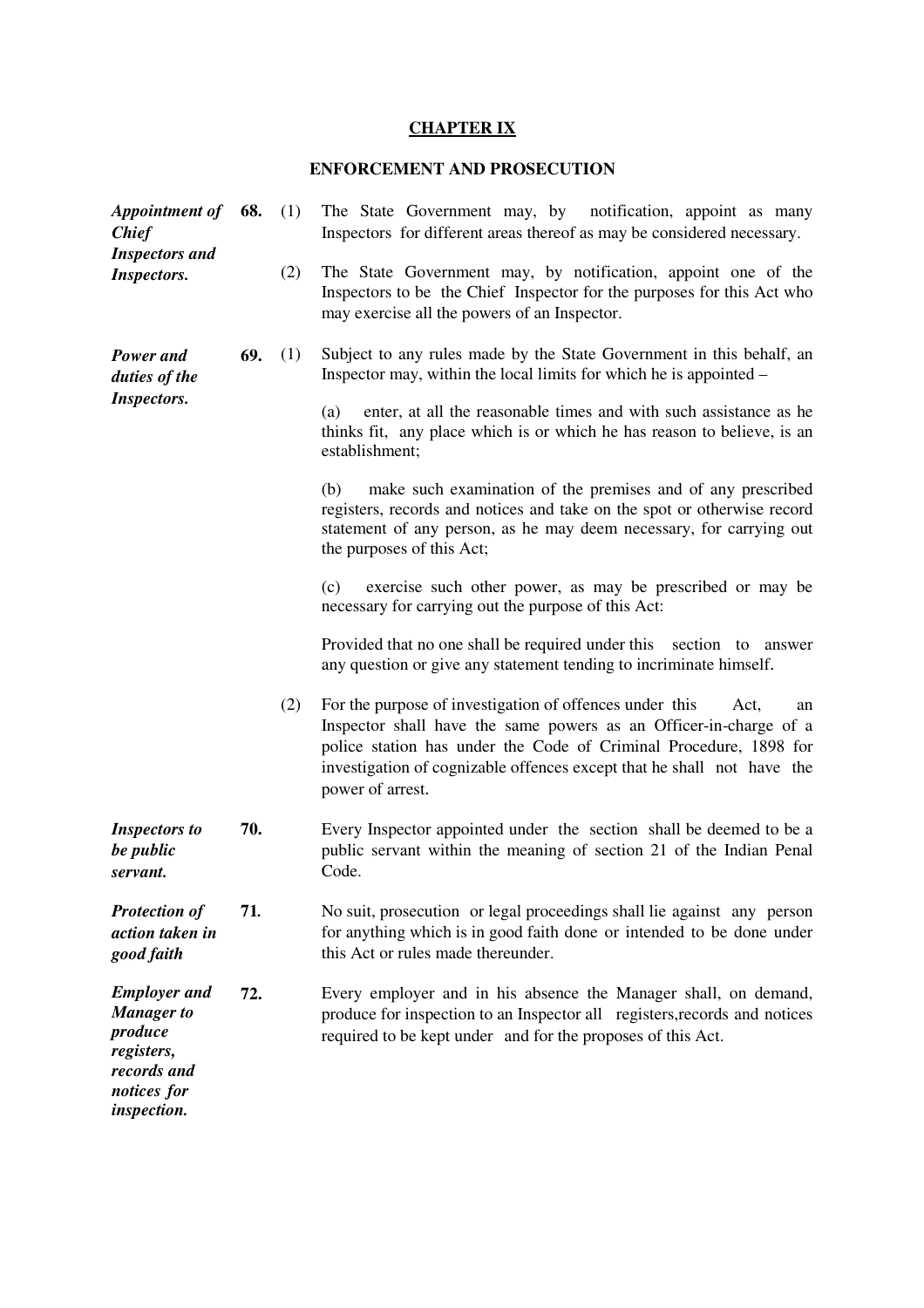# **CHAPTER X**

## **OFFENCES AND PENALTIES**

| Penalties.                                                         | 73. |     | Save as otherwise provided in this Chapter, whoever being an employer<br>or manager of an establishment contravenes any of the provisions of<br>this Act or rules made thereunder shall-<br>(a) on first conviction, be punished with fine which shall not be less<br>than five hundred rupees and may extend to one thousand rupees; and                                                                                                                                                                                                                                                                                                                                                                                                                                                                                                                                                                                                                                                                                                                                                              |
|--------------------------------------------------------------------|-----|-----|--------------------------------------------------------------------------------------------------------------------------------------------------------------------------------------------------------------------------------------------------------------------------------------------------------------------------------------------------------------------------------------------------------------------------------------------------------------------------------------------------------------------------------------------------------------------------------------------------------------------------------------------------------------------------------------------------------------------------------------------------------------------------------------------------------------------------------------------------------------------------------------------------------------------------------------------------------------------------------------------------------------------------------------------------------------------------------------------------------|
|                                                                    |     |     | (b) for second and subsequent conviction for contravening the same<br>provision of this Act or rules made thereunder, shall be punished with<br>fine which shall not be less than one thousand rupees and may extend<br>to five thousand rupees.                                                                                                                                                                                                                                                                                                                                                                                                                                                                                                                                                                                                                                                                                                                                                                                                                                                       |
|                                                                    |     |     | (c) in default of such payment of fine, the employers shall be liable to<br>undergo simple imprisonment for six months.                                                                                                                                                                                                                                                                                                                                                                                                                                                                                                                                                                                                                                                                                                                                                                                                                                                                                                                                                                                |
| <b>False entries</b><br>by Employer<br>and Manager.                | 74. |     | If any employer or manager with intention to deceive, makes or allows<br>to be made, in any register, record or notice prescribe, to be maintained<br>under the provisions of this Act or the rules made thereunder, an entry<br>which to his knowledge, is false in any material particular, or willfully<br>omits, or causes or allows to be omitted, from any such register, record<br>or notice, an entry which is required to be made under the provisions of<br>this Act or the rules made thereunder or maintains or causes or allows<br>to be maintained, more than one set of any register, record or notice<br>except the office copy of such notice, or sends or causes or allows to be<br>sent, to the Chief Inspector or Inspector any statement, information or<br>notice prescribed to be sent under the provisions of this Act or the<br>rules made thereunder which to his knowledge is false in any material<br>particular, he shall, on conviction, be punished with imprisonment not<br>exceeding six months or with fine which may extend to two thousand<br>rupees or with both. |
| <b>Penalty for</b><br>obstructing<br><b>Inspector.</b>             | 75. |     | Whoever willfully obstructs the Chief Inspector or an<br>Inspector in<br>the exercise of any power under this Act or rules made thereunder or<br>conceals or prevent by any employee in an establishment from<br>appearing before or being examined by the Chief Inspector or an<br>Inspector, shall, on conviction, be punished with fine which shall<br>not<br>be less than one hundred rupees and which may<br>extend<br>to<br>one<br>thousand. Rupees.                                                                                                                                                                                                                                                                                                                                                                                                                                                                                                                                                                                                                                             |
| <b>Determination</b><br>of employer for<br>purposes of<br>this Act | 76. | (1) | Where the owner of establishment is a firm or other association of<br>individuals, anyone of the individuals, partners or members thereof,<br>may be prosecuted and punished under this Act for any<br>offences for<br>which an employer of an establishment is punishable;                                                                                                                                                                                                                                                                                                                                                                                                                                                                                                                                                                                                                                                                                                                                                                                                                            |
|                                                                    |     |     | Provided that the firm or association may give notice to the Inspector<br>that it has nominated one of its members who is resident in the State to<br>be the employer for the purposes of this Act and<br>individual<br>such<br>shall, so long as he is so resident, be deemed to be the employer for<br>the purposes of this Act, until the notice canceling nomination, is<br>received by the Inspector or until he seizes to be a partner or member<br>of the firm or association.                                                                                                                                                                                                                                                                                                                                                                                                                                                                                                                                                                                                                  |
|                                                                    |     | (2) | Where the owner of an establbl1ment is a company,<br>of the<br>anyone                                                                                                                                                                                                                                                                                                                                                                                                                                                                                                                                                                                                                                                                                                                                                                                                                                                                                                                                                                                                                                  |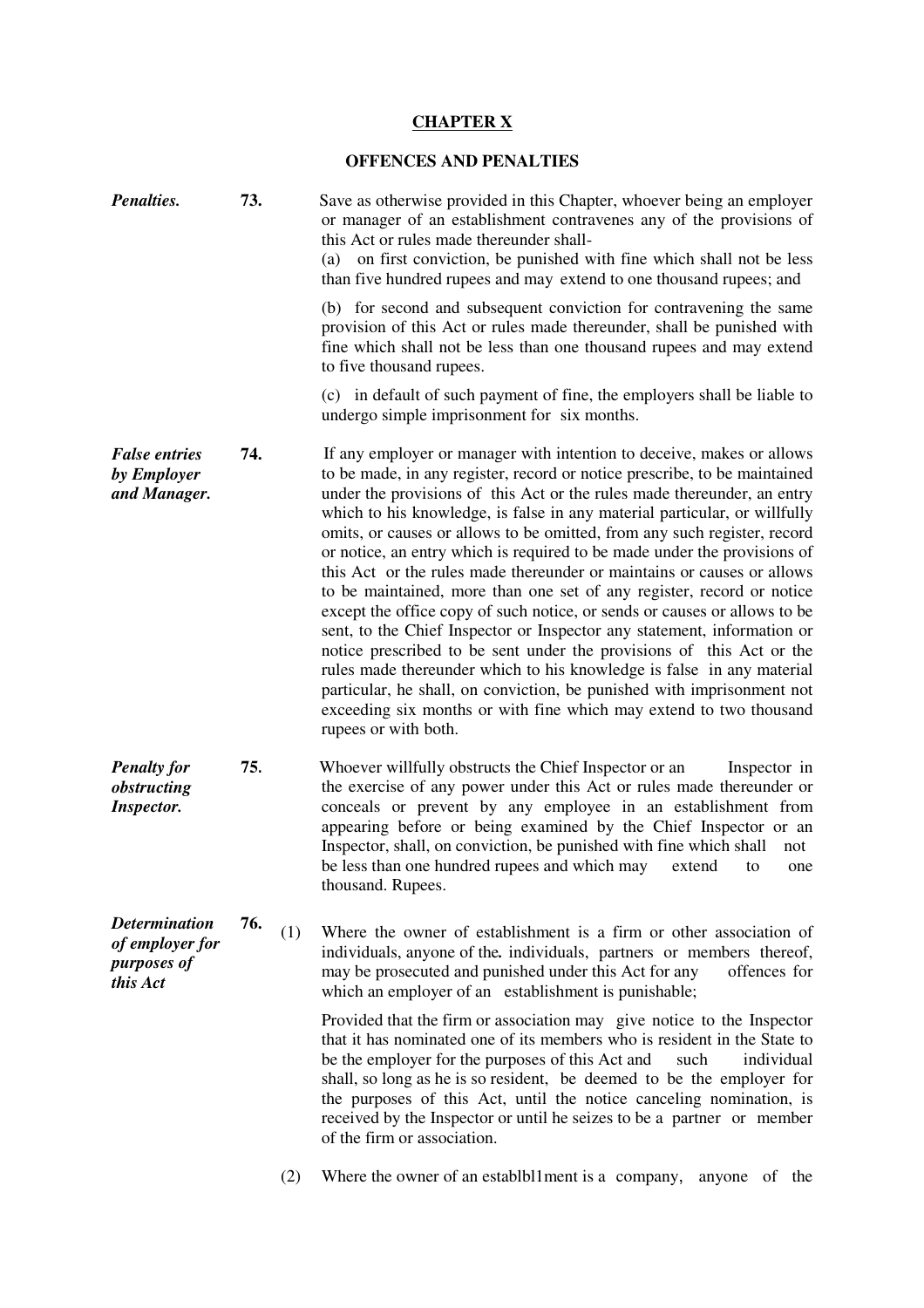directors thereof, or in the case of a private company anyone of the share holders thereof may be prosecuted and punished under this Act for any offence for which the employer of the establishment is punishable;

 Provided that the company may give notice to the Inspector that it has nominated a director, or, in the case of private company, a shareholder who is resident in the State, to be the employer in the establishment for the purposes of this Act, and such director, or share holders shall, so long as he is so resident, be deemed to be the employer of the establishment for the purposes of this Act, until further notice canceling his nomination is received by the Inspector or until he seizes to be a director or shareholder.

- *Cognizance of Offences.* **77.** (1) No prosecution under this Act or the rules made thereunder shall be instituted except by an Inspector.
	- (2) No court inferior to that of a Magistrate of the first class shall try any offence under this Act or any rule made thereunder.
	- (3) Notwithstanding anything contained in any law relating to the criminal procedure for the time being in force, all offences under this Act or rules made thereunder, be tried summarily.
- *Limitation of prosecution.* **78.** No court shall take cognizance of an offence under this Act or any rule or order made thereunder unless complaint thereof is made within six months of the date on which alleged commission of the offence first came to the knowledge of an Inspector.